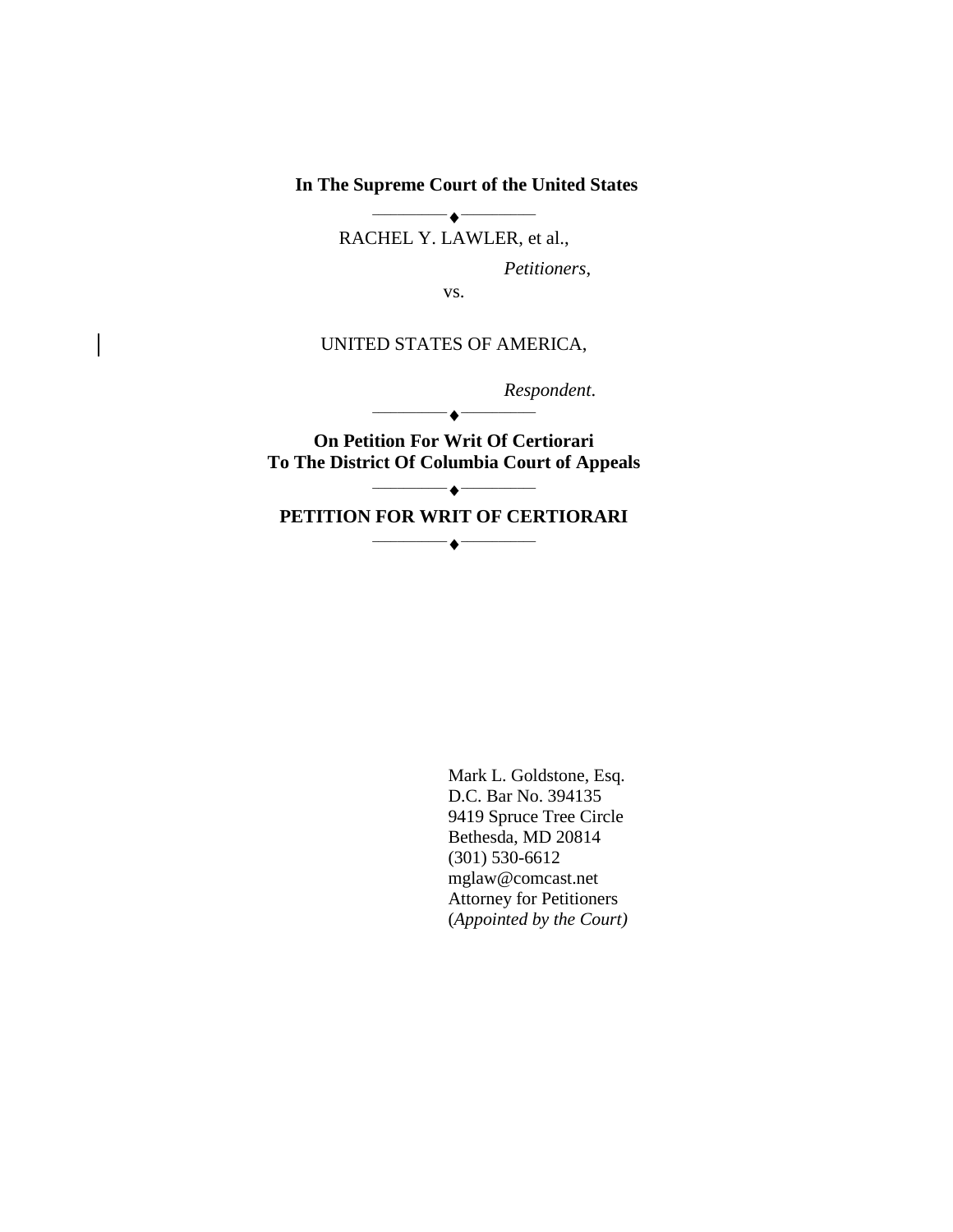### **QUESTIONS PRESENTED**

Whether §40 U.S.C. 6135 is inconsistent with the principles of the First Amendment and void on its face as it prohibits all expressive conduct unrelated to any business of the Supreme Court throughout the Supreme Court building and grounds; or in the alternative, whether the First Amendment's protection of free speech, peaceable assembly, and petitioning the government for redress, and the Due Process requirement that a criminal statute give fair notice, demand that the Supreme Court Police inform persons unfurling a banner on the Supreme Court plaza in alleged violation of § 40 U.S.C. 6135 that the sidewalk just a few yards away abutting the Supreme Court's grounds is an available, alternative means and lawful location to exercise their First Amendment rights.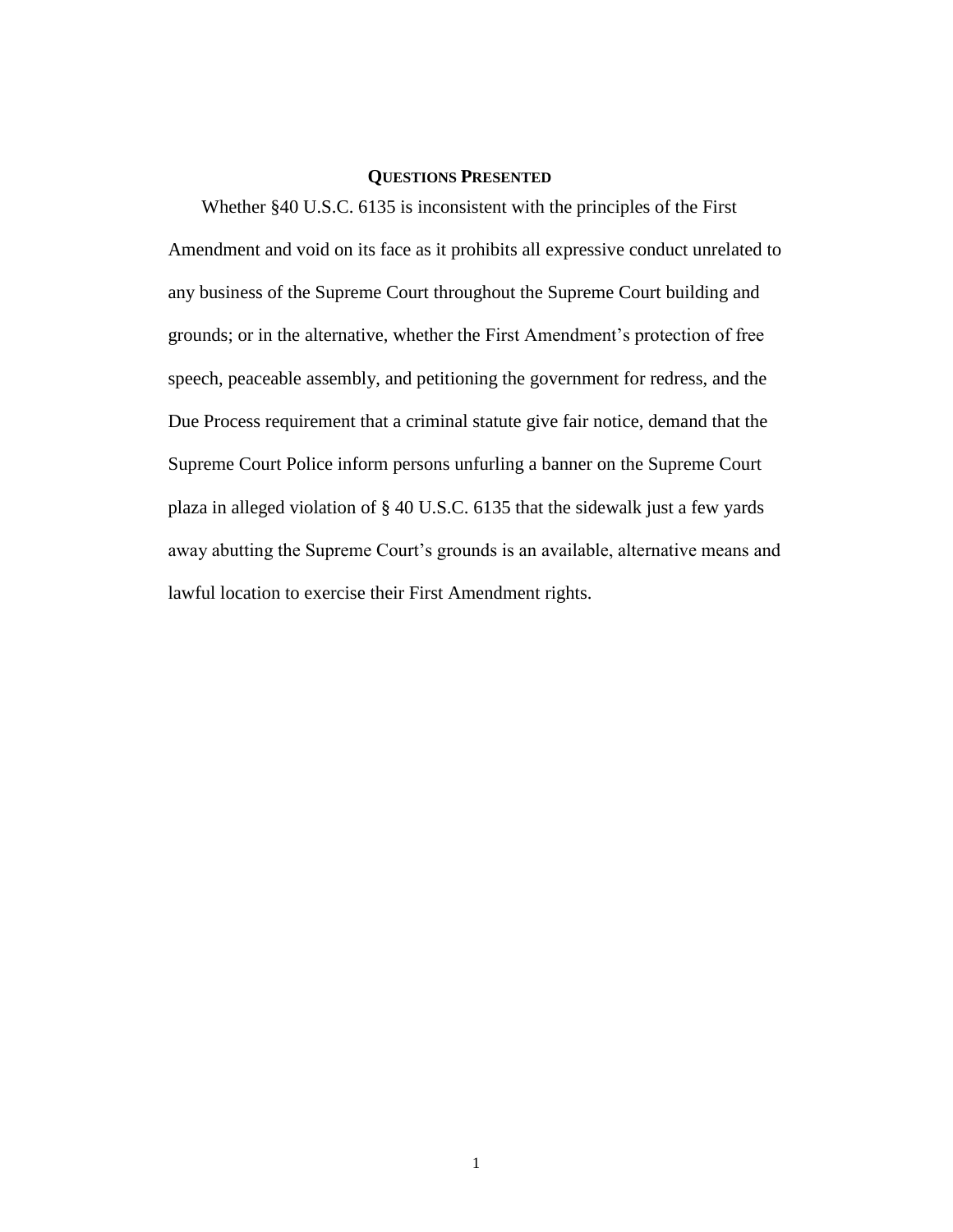# **Parties to the Proceedings**

The Petitioners are Rachel Y. Lawler, Brian A. Buckley, Annelie Z.

Shockley, John M. Payden-Travers, Thomas W. Muther, Jr., and Ronald W. Kaz,

(hereafter cited as "Lawler"), the Defendants and Defendants-Appellants in the

Courts below. The Respondent is the United States of America.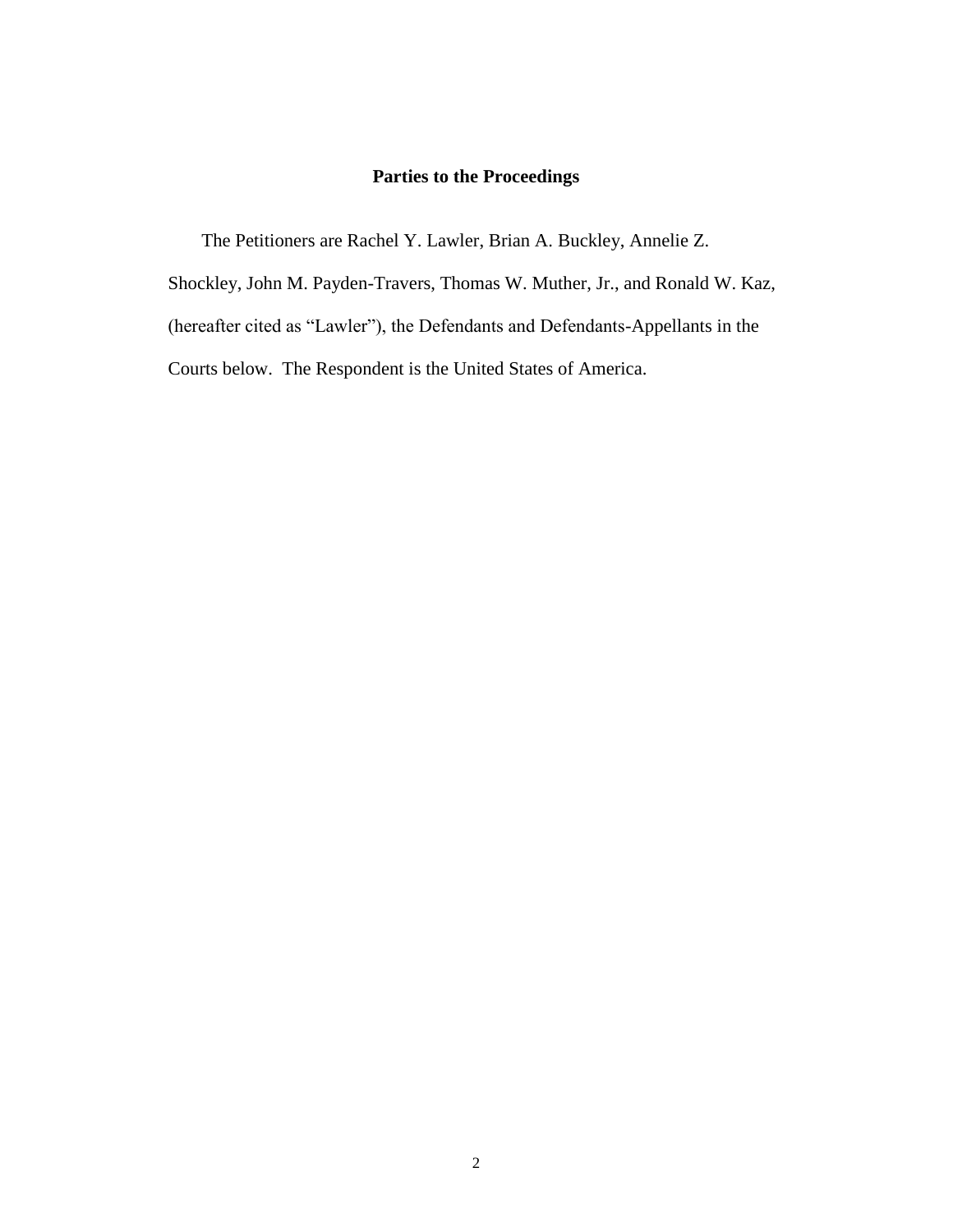# **Table of Contents**

| Page                                                 |  |
|------------------------------------------------------|--|
|                                                      |  |
|                                                      |  |
|                                                      |  |
|                                                      |  |
|                                                      |  |
|                                                      |  |
|                                                      |  |
|                                                      |  |
|                                                      |  |
|                                                      |  |
| A. 40 U.S.C. §6135 is Unconstitutionally Overbroad 4 |  |
| B. The Supreme Court Police Have an Affirmative      |  |
| <b>Obligation to Inform Demonstrators Where</b>      |  |
|                                                      |  |
|                                                      |  |

# APPENDIX

|  | Appendix A: Opinion and Judgment of the |  |
|--|-----------------------------------------|--|
|  | District of Columbia Court of Appeals   |  |
|  |                                         |  |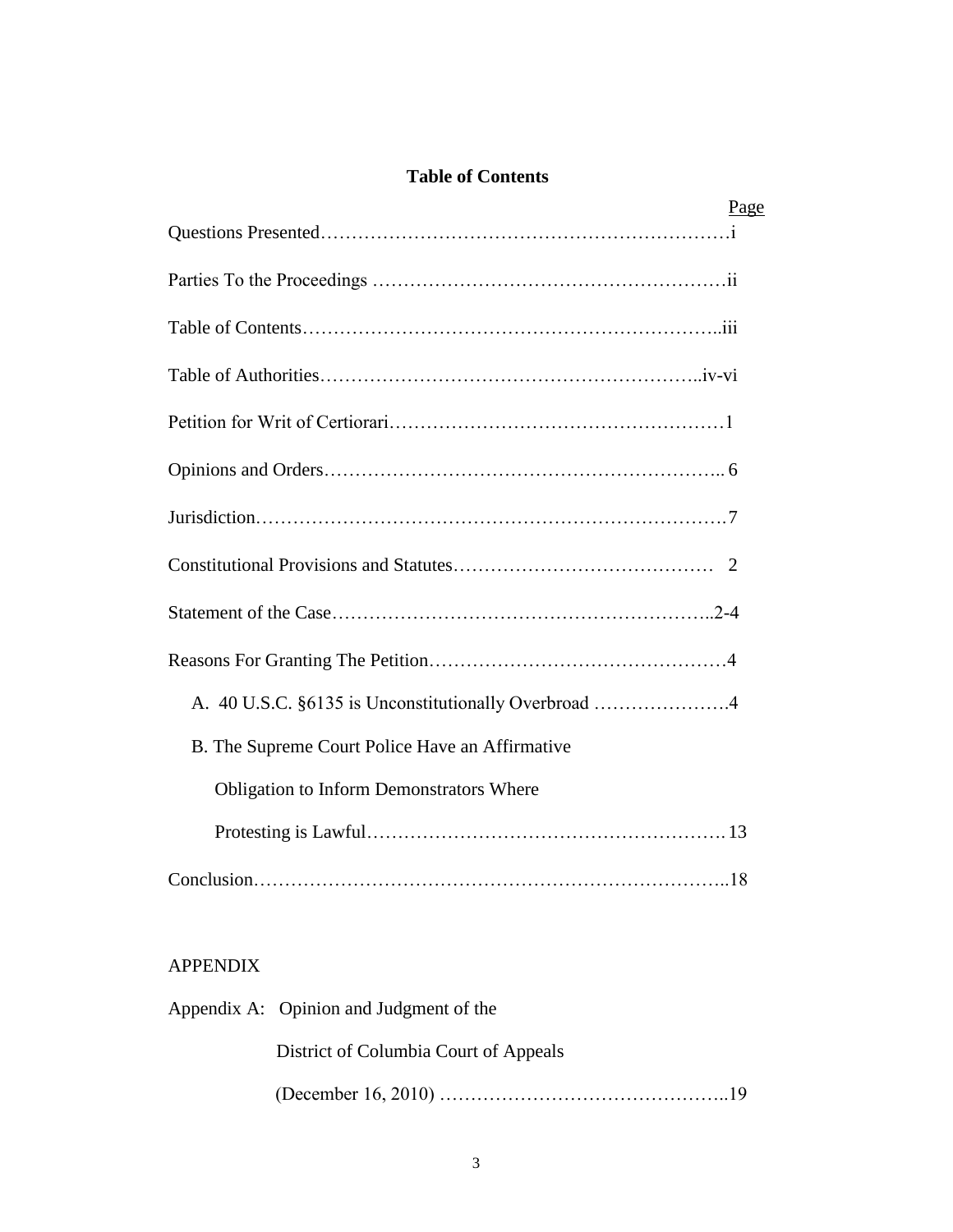## **TABLE OF AUTHORITIES**

|                                                                                                                                    | PAGE      |
|------------------------------------------------------------------------------------------------------------------------------------|-----------|
| <b>CASES</b>                                                                                                                       |           |
| Bd. of Airport Comm'rs of City of Los Angeles<br>v. Jews for Jesus, Inc., 482 U.S. 569, 107 S.Ct. 2568,<br>966 L.Ed. 2d 500 (1987) | 6         |
| BE & K Constr. Co. v. NLRB, 536 U.S. 516, 122 S.Ct. 2390,<br>153 L.Ed.2d 499 (2002)                                                | 9         |
| Boykin v. Ala., 395 U.S. 238, 89 S.Ct. 1709,<br>23 L.Ed.2d 274 (1969)                                                              | 15        |
| Broadrick v. Oklahoma,<br>413 U.S. 601, 612-615, 93 S.Ct. 2908,<br>37 L.Ed.2d 830 (1973).                                          | $12 - 13$ |
| Clark v. Community for Non-Violence,<br>468 U.S. 288, 104 S.Ct. 3065, 82 L.Ed.2d 211 (1984)                                        | 10        |
| Colautti v. Franklin, 439 U.S. 379, 99 S.Ct. 675,<br>58 L.Ed.2d 596 (1979)                                                         | 7,14      |
| Dun & Bradstreet, Inc. v.<br>Greenmoss Builders, Inc., 472 U.S. 749, 105 S.Ct. 2939,<br>86 L.Ed.2d 598 (1985)                      | 9         |
| Grayned v. City of Rockford, 408 U.S. 104,<br>92 S.Ct. 2294, 33 L.Ed.2d 222 (1972)                                                 | 8         |
| Iowa v. Tovar, 541 U.S. 77, 124 S.Ct. 1379,<br>158 L.Ed.2d 209 (2004)                                                              | 15        |
| Miranda v. Ariz., 384 U.S. 436, 86 S.Ct. 1602,<br>16 L.Ed. 2d 694 (1966)                                                           | 10        |
| New York Times Co. v. Sullivan, 376 U.S. 254, 84 S.Ct. 710,                                                                        |           |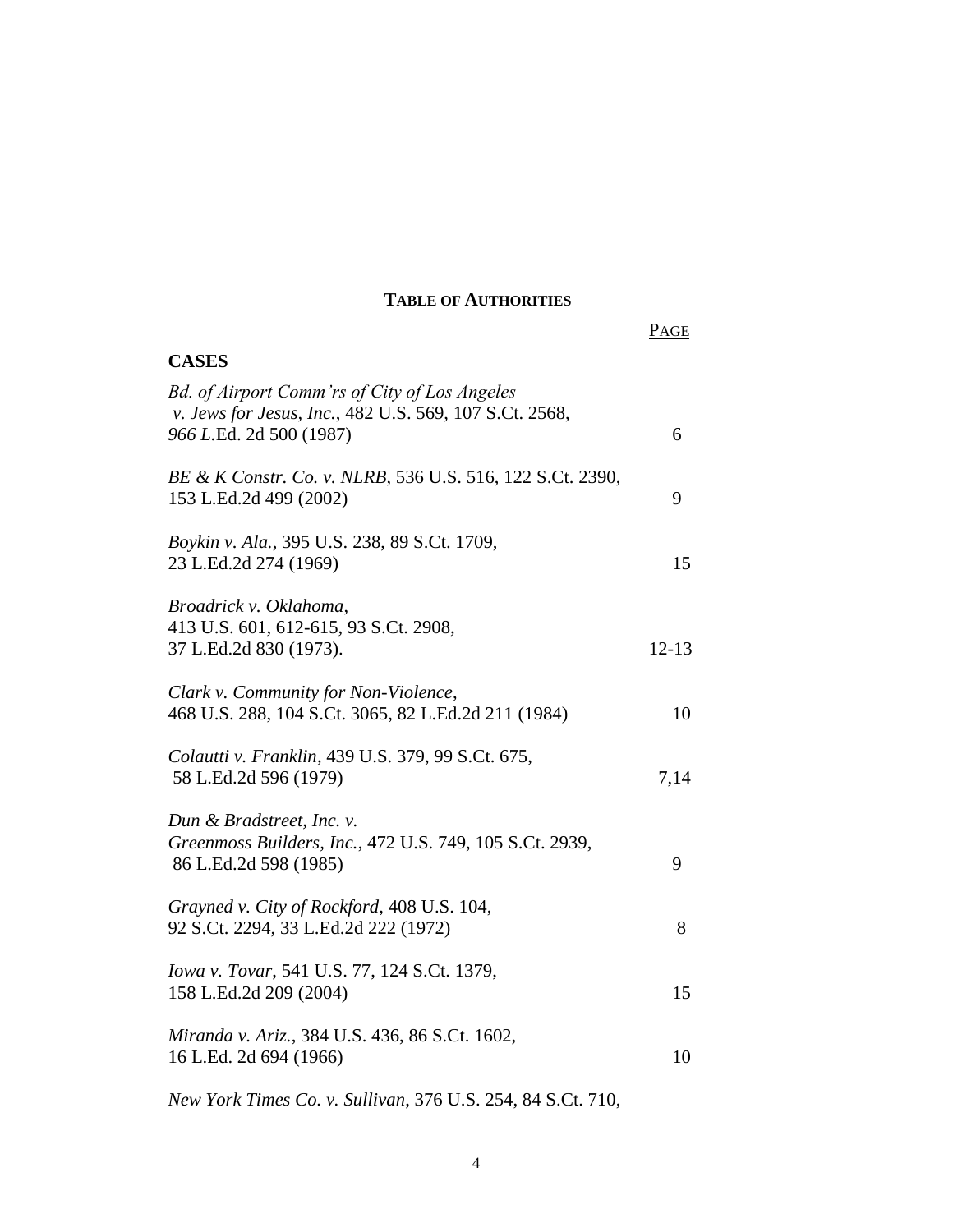| 11 L.Ed.2d 686 (1964)                                                                      | 9               |
|--------------------------------------------------------------------------------------------|-----------------|
| Papachristou v. City of Jacksonville,<br>405 U.S. 156, 92 S.Ct. 839, 31 L.Ed.2d 110 (1972) | 7,14            |
| <i>Snyder v. Phelps</i> , 562 U.S. ____ (2011)                                             | 10              |
| United States v. Grace,<br>461 U.S. 171, 103 S.Ct. 1702, 75 L.ED.2D 736 (1983)             | 4,10,13         |
| Virginia v. Hicks, 539 U.S. 113, 123 S.Ct. 2191,<br>156 L.Ed. 148 (2003)                   | 13              |
| Grace v. Burger, 665 F.2d 1193 (D.C. Cir. 1981)                                            | $5-6$ , $10-12$ |
| Bonowitz v. United States, 741 A.2d 18 (D.C. 1999).                                        | 8,11,17         |
| Lawler v. United States, 10 A.2d 122 (D.C. 2010)                                           | 5               |
| Pearson v. U.S., 581 A.2d 347 (D.C. 1990)                                                  | 10              |
| Potts v. United States, 919 A.2d 1127 (D.C. 2007)                                          | 5, 17           |
| United States v. Wall, 521 A.2d. 1140 (D.C. 1987)                                          | 5, 11, 17       |

# **CONSTITUTION**

 $\overline{\phantom{a}}$ 

|                 | 2,9,10,15 |
|-----------------|-----------|
|                 | 16        |
|                 | 16        |
| <b>STATUTES</b> |           |
|                 | 12        |
|                 | 2.4       |
|                 |           |
|                 |           |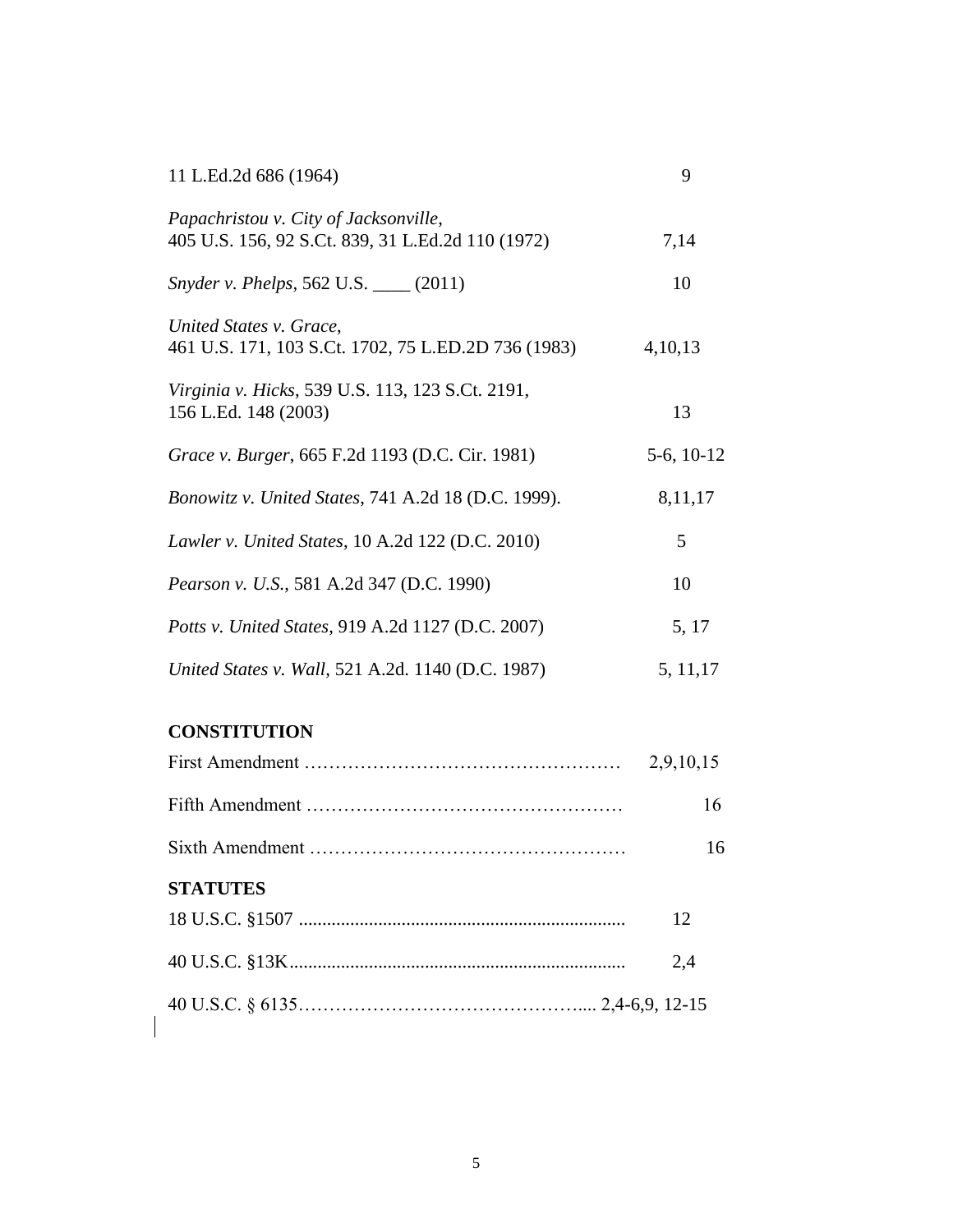#### **In The Supreme Court of the United States**

 $\bullet$   $-$ RACHEL Y. LAWLER, et al.,

*Petitioners*,

vs.

UNITED STATES OF AMERICA, *Respondent*

**On Petition For Writ Of Certiorari To The District Of Columbia Court of Appeals**

 $-\blacklozenge -$ 

 $-\triangle$  –

### **PETITION FOR WRIT OF CERTIORARI**

Rachel Y. Lawler, Brian A. Buckley, Annelie Z. Shockley, John M.

Payden-Travers, Thomas W. Muther, Jr., and Ronald W. Kaz respectfully

petition for a writ of certiorari to review the judgment of the District of

Columbia Court of Appeals.

 $\overline{\phantom{a}}\hspace{0.08cm}$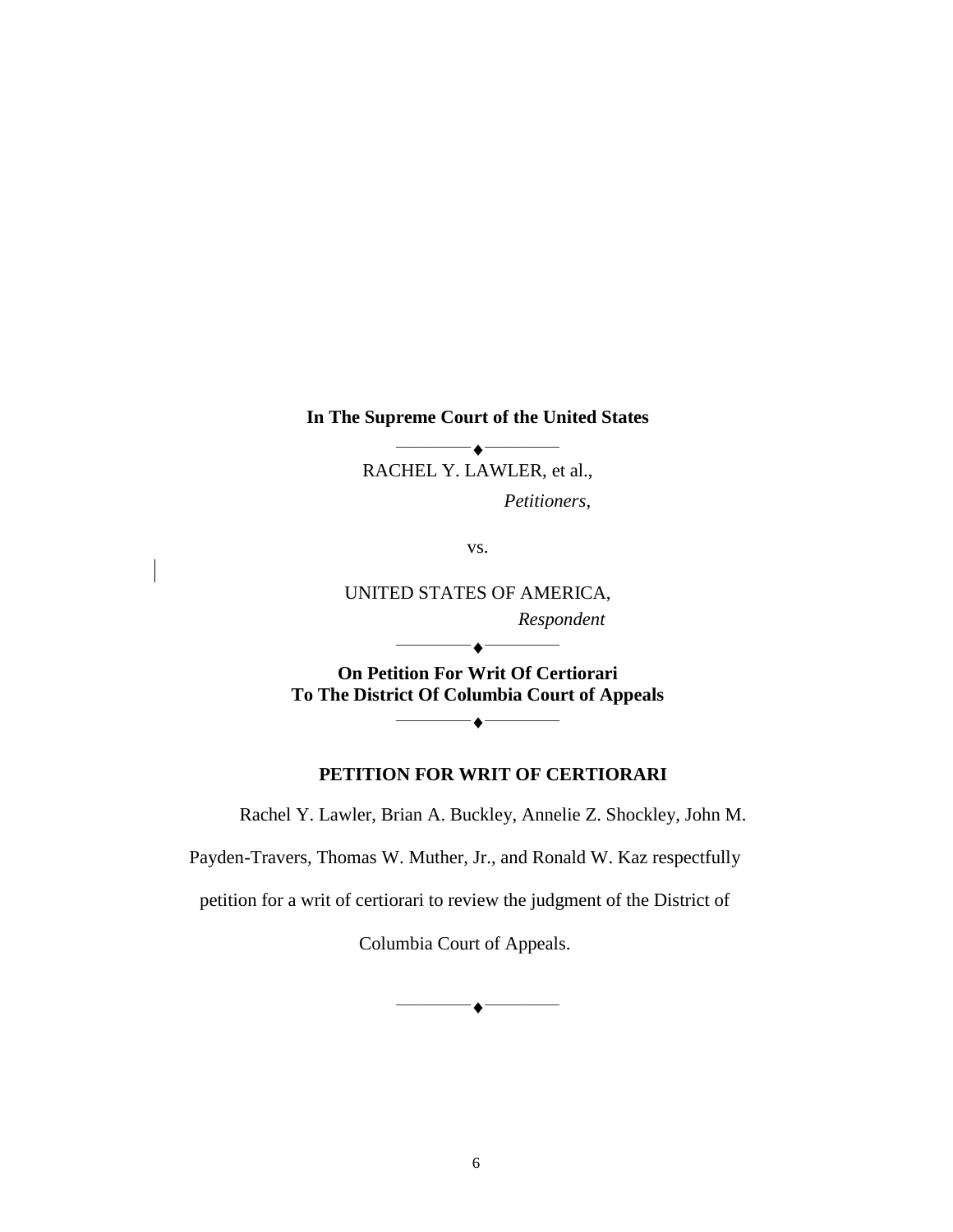#### **OPINIONS BELOW**

The opinion of the District of Columbia Court of Appeals is reported at 10 A.2d 122 (D.C. 2010) and is reprinted in the Appendix A to the Petition ( $Pet.$  App.") at p. 25.

\_\_\_\_\_\_\_\_\_\_\_\_\_\_\_\_\_ \_\_\_\_\_\_\_\_\_\_\_\_\_\_\_\_\_

### **JURISDICTION**

The Court of Appeals entered its judgment on December 16, 2010. This Court has jurisdiction to review the decision of the Court of Appeals under 28 U.S.C. § 1257(a).

## **CONSTITUTIONAL PROVISIONS AND STATUTES**

Following are the Constitutional provisions and statutes involved in the case:

 $\bullet$  ——————

The First Amendment to the U.S. Constitution provides in pertinent part:

Congress shall make no law… abridging the freedom of speech… or the right of the people peaceably to assemble, and to petition the government for a redress of grievances.

40 U.S.C. § 13k states in full:

It shall be unlawful to parade, stand, or move in processions or assemblages in the Supreme Court Building or grounds, or to display therein any flag, banner, or device designed or adapted to bring into public notice a party, organization, or movement.

40 U.S.C. § 6135 states in full:

It is unlawful to parade, stand, or move in processions or assemblages in the Supreme Court Building or grounds, or to display in the Building and grounds a flag, banner, or device designed or adapted to bring into public notice a party, organization, or movement.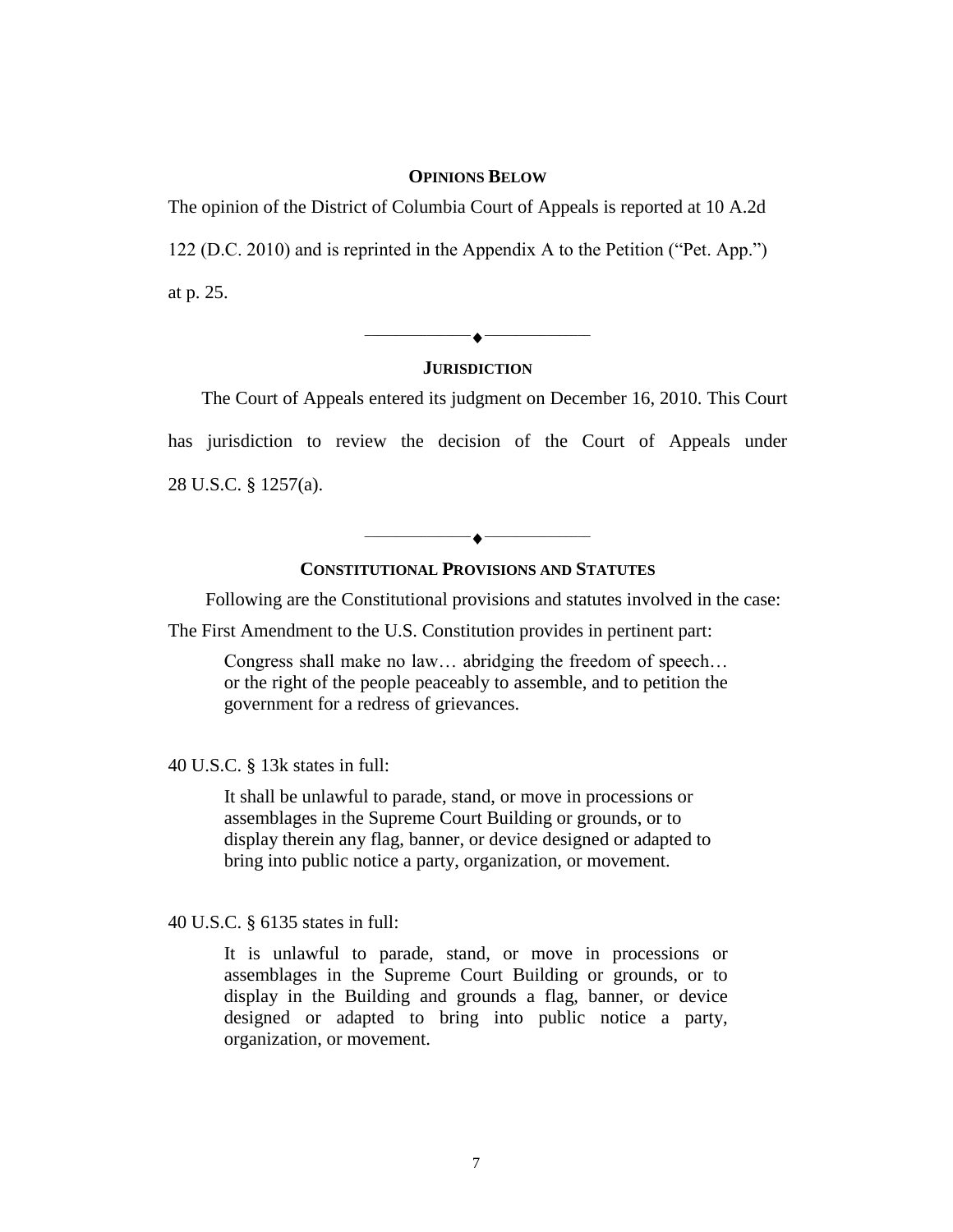#### **STATEMENT OF THE CASE**

Rachel Y. Lawler, Brian A. Buckley, Annelie Z. Shockley, John M. Payden-Travers, Thomas W. Muther, Jr., and Ronald W. Kaz were charged by information on January 18, 2007 with one count of violating 40 U.S.C. § 6135, which prohibits parades, assemblages, and displays of flags and banners in the Supreme Court building and on the Supreme Court grounds.

On the morning of January 17, 2007, the six appellants<sup>1</sup> were standing with a group of people in front of the Supreme Court, waiting in line to be admitted to the building to hear oral arguments. At 10:46 a.m., Officer Timothy Quigley of the Supreme Court Police saw appellants step out of line on the plaza and unfurl a large banner that read "STOP EXECUTIONS." Each appellant stood behind the banner and joined in a chant, saying, "What do we want? Abolition. When do we want it? Now."

Between 10:48 and 10:50 a.m., the Chief of the Supreme Court Police issued several verbal warnings to appellants that they were "in violation of Title 40" and that they would be arrested if they did not cease their actions, but appellants "continued to chant and hold the banners." Officer Quigley and the Chief of Police then informed appellants that they were under arrest "for violation of Title"

 $\overline{a}$ 

<sup>&</sup>lt;sup>1</sup> Two additional co-defendants, Scott Langley and Elizabeth Brockman, were similarly charged, tried, and convicted, but they did not appeal from their convictions. A third co-defendant, Franklin Dew, pleaded guilty before trial.)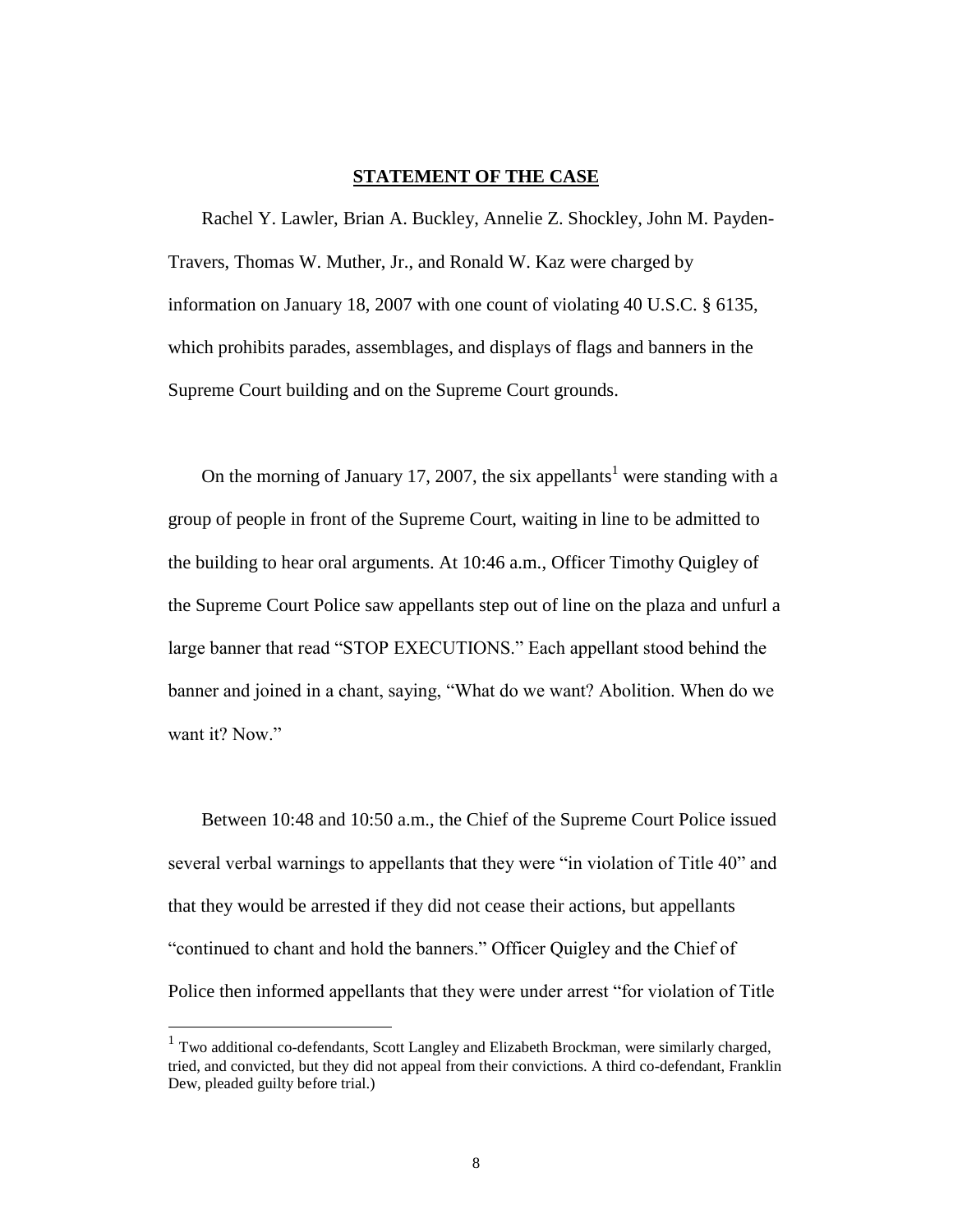40 of the U.S. Code" which prohibits parades, assemblages, and displays of flags and banners in the Supreme Court building and on the Supreme Court grounds. No Supreme Court police officer ever told the appellants that it was lawful to demonstrate on the Supreme Court sidewalk a few yards away.

After a one-day non-jury trial on June 28, 2010 Judge Rafael Diaz of the Superior Court of the District of Columbia found all six appellants guilty as charged and sentenced them to time served. The District of Columbia Court of Appeals issued an opinion December 16, 2010 affirming the convictions. *Lawler, et al. v. United States*, 10 A.2d 122 (D.C. 2010).

On appeal Petitioners' raised the same issues as presented before the trial judge – that the broad language of 40 U.S.C. § 6135 plainly clashes with the First Amendment but if it was held to be constitutional, the Supreme Court Police nevertheless had an affirmative obligation to inform individuals of areas nearby on Supreme Court property where protest was lawful, before arresting individuals.

## **REASONS FOR GRANTING THE PETITION**

### **A**. **The Statute is Unconstitutionally Overbroad**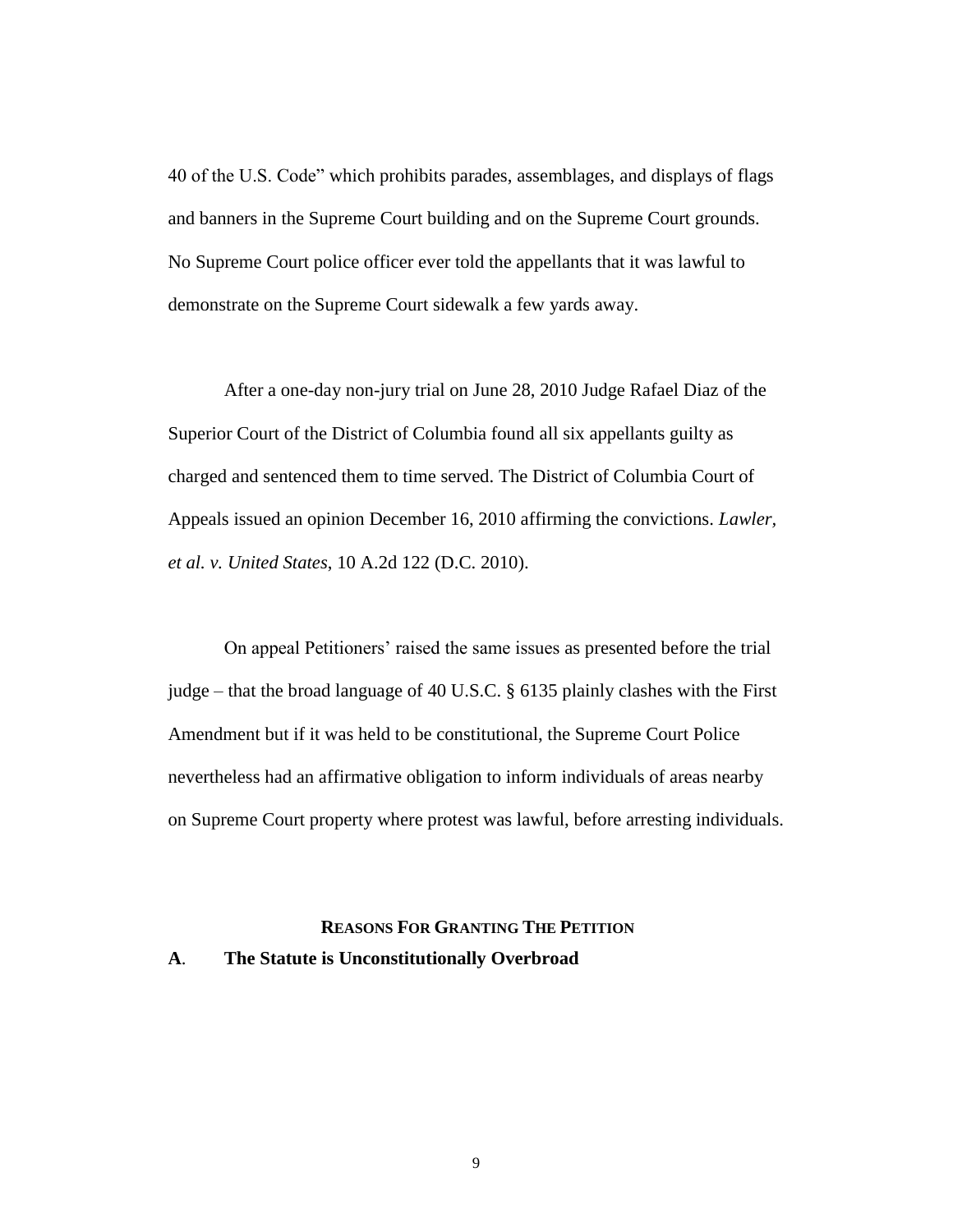In *U.S. v. Grace*, 461 U.S. 171, 103 S.Ct. 1702, 75 L.Ed.2d 736 (1983), this Court made clear that 40 U.S.C. 6135's (previously cited as  $13k$ )<sup>2</sup> broad prohibition against expressive activity did not apply to conduct occurring on the public sidewalks abutting the Supreme Court's grounds. *Grace* limited itself to addressing public expression on the public sidewalk and left for another day the issue as to whether section 6135 was constitutionally invalid in its entirety, as the District Court had earlier held. *Grace v. Burger*, 665 F.2d 1193 (D.C. Cir. 1981).

 Petitioners now ask this Court to resolve that question so as to resolve a conflict between a federal court's ruling that section 6135 is unconstitutional and subsequent decisions by the District of Columbia Court of Appeals insisting that a complete First Amendment ban on the Supreme Court Plaza is lawful.

#### 40 U.S.C. § 6135 states:

―It is unlawful to parade, stand, or move in processions or assemblages in the Supreme Court Building or grounds, or to display in the Building and grounds a flag, banner, or device designed or adapted to bring into public notice a party, organization, or movement."

<sup>&</sup>lt;sup>2</sup> 40 U.S.C. § 6135, in its present form, was enacted in 2002 as part of a general revision of Title 40 of the United States Code. *See* Pub. L. No. 107-217, § 1, 116 Stat. 1183 (2002). Section 6135 provides in its entirety:

It is unlawful to parade, stand, or move in processions or assemblages in the Supreme Court Building or grounds, or to display in the Building and grounds a flag, banner, or device designed or adapted to bring into public notice a party, organization, or movement.

The predecessor statute, 40 U.S.C. § 13k (2000), which section 6135 replaced, stated: It shall be unlawful to parade, stand, or move in processions or assemblages in the Supreme Court Building or grounds, or to display therein any flag, banner, or device designed or adapted to bring into public notice a party, organization, or movement.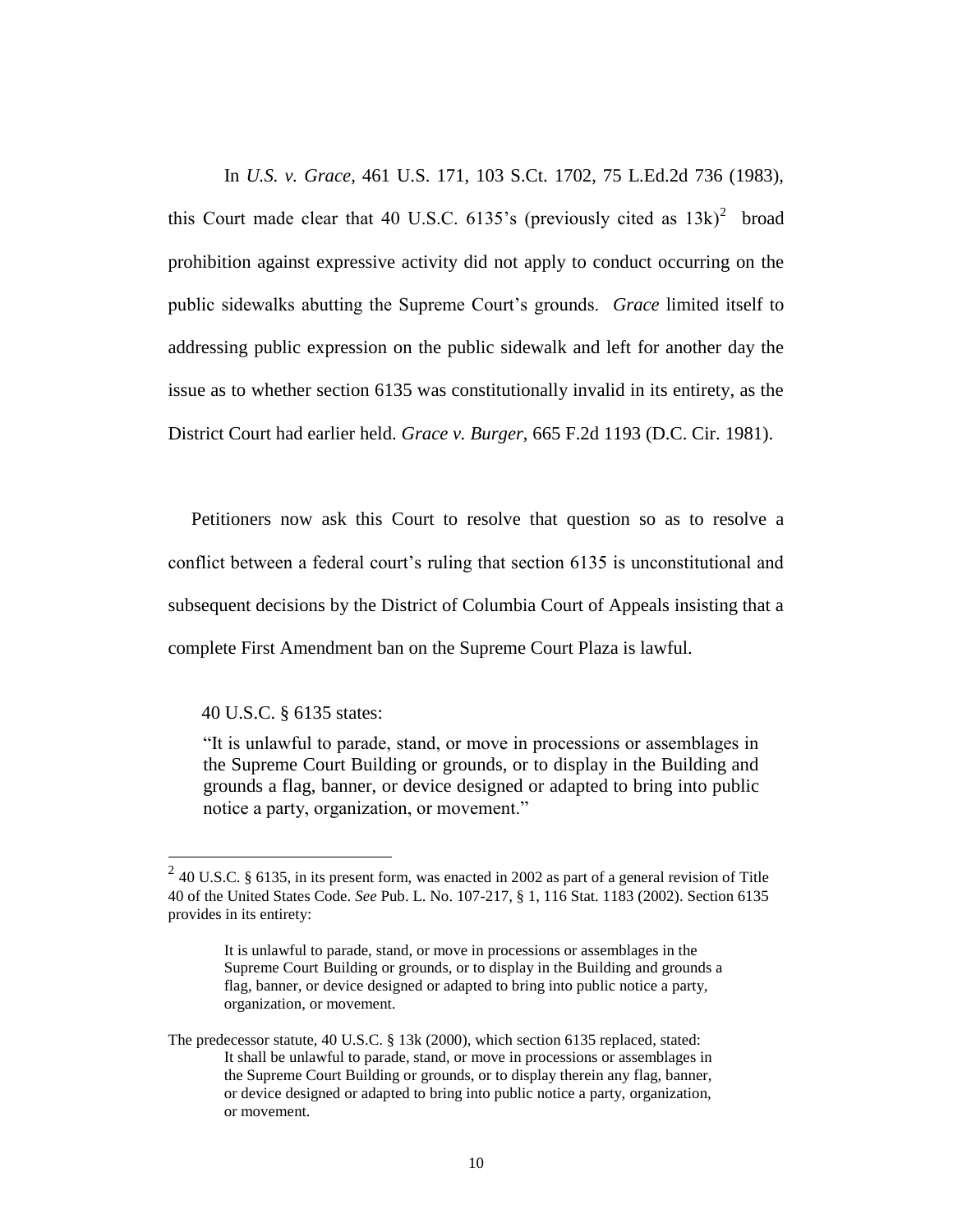In *Grace v. Burger*, the District Court stated that section 6135 was "repugnant to the First Amendment of the Constitution," and that no "significant" governmental interests" existed "to justify the absolute prohibition of all expressive conduct maintained in section  $[6135]$ ," and held the statue was "unconstitutional and void." *Grace*, 665 F.2d at 1194. Despite the District Court's clear language, the D.C. Court of Appeals persists in holding that the Supreme Court Plaza is a non-public forum for First Amendment purposes. *See Lawler v. United States*, 10 A.2d 122 (D.C. 2010), quoting *Potts v. United States*, 919 A.2d 1127, 1129 (D.C. 2007); *United States v. Wall*, 521 A.2d. 1140, 1144 (D.C. 1987). The D.C. Court of Appeals wrongly claimed that *United States v. Grace* banned all public expression on the Supreme Court Plaza. *Lawler*, 10 A.2d at 125. The protesters in *Grace* confined their demonstrations to the pubic sidewalk abutting the Plaza and the Court ruled only that section 6135 could not prohibit expressive speech on the sidewalk. *Id*. at 175. Although Justice Marshall explicitly ruled section 6135 unconstitutional, *Grace*, 461 U.S. at 184 (J. Marshall concur and dissent), the majority of the Court neither affirmed nor reversed the District Court's holding that section 6135 *in toto* was unconstitutional and never validated the statute's authority to ban all public speech on the Plaza. *Id*. at 175 fn.5.

Section 6135 of 40 U.S.C. creates an overbroad and unconstitutional "First" Amendment Free Zone" of the type stricken down by the Supreme Court in the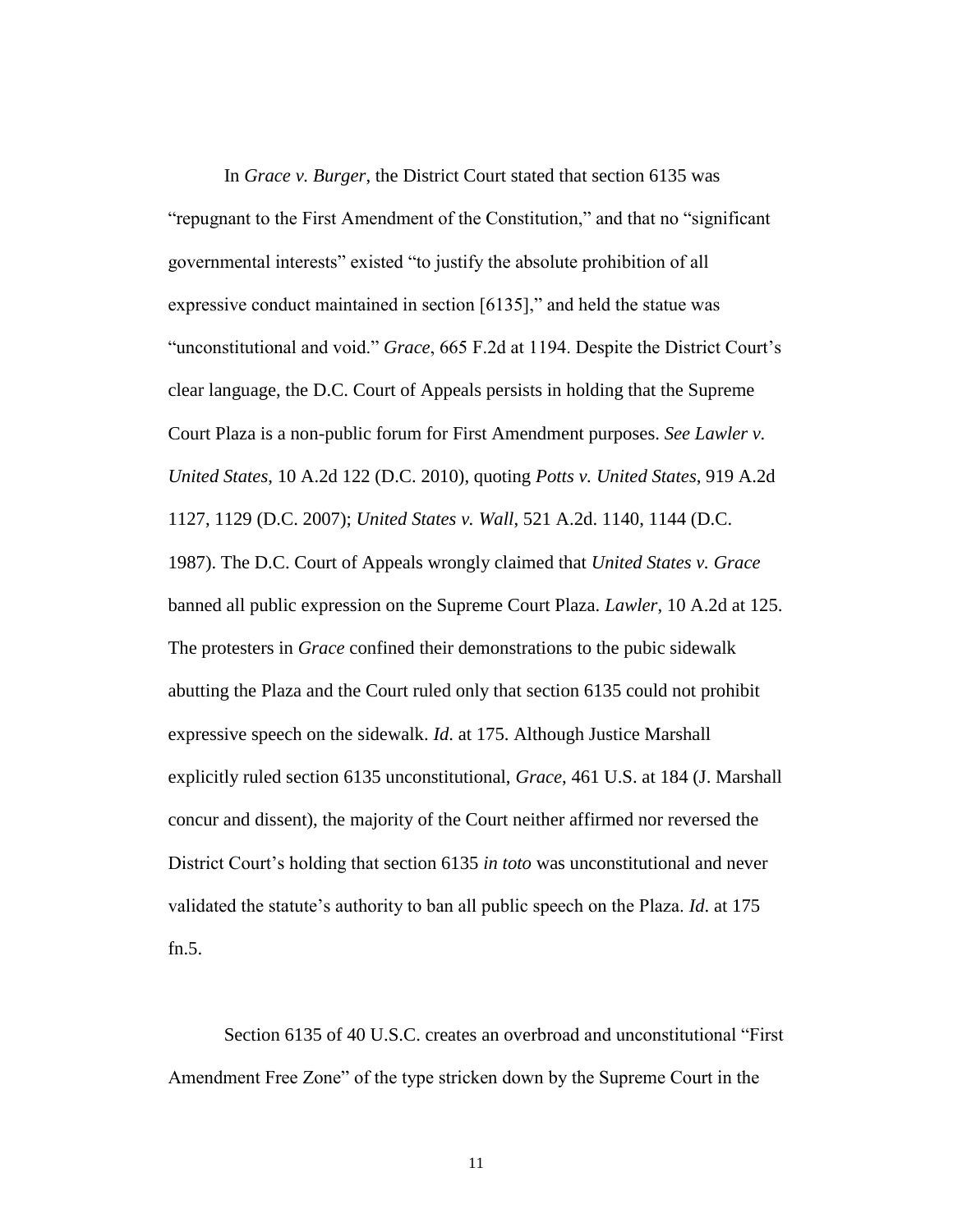past. *See Bd. of Airport Comm'rs of City of Los Angeles v. Jews for Jesus, Inc.*, 482 U.S. 569, 574 (1987). There, the Board of Airport Commissioners adopted a resolution declaring that the airport terminal area "is not open for First Amendment activities by any individual and/or entity." *Id.* at 570-71. The Court affirmed the lower court's determination that the resolution was unconstitutionally overbroad because it "reaches the universe of expressive activity ... by prohibiting *all* protected expression..." *Id.* at 574. (emphasis in original). The Court observed that the resolution not only reached individuals passing out religious leaflets, "it prohibits even talking and reading, or the wearing of campaign buttons or symbolic clothing. Under such a sweeping ban, virtually every individual who enters LAX may be found to violate the resolution by engaging in some 'First Amendment activit<sup>[y]</sup>.'" *Id.* at 574-75.

Section 6135 is remarkably similar to the LAX resolution as it too prohibits virtually any activity on the Supreme Court Plaza. The statute makes unlawful conduct merely "to parade, stand, or move in processions or assemblages" on the Plaza as well as the expressive conduct of displaying on Supreme Court grounds "a flag, banner, or device designed or adapted to bring into public notice a party, organization, or movement." The statute plainly prohibits conduct regardless of whether it carries a message or not. The Petitioners peacefully unfurled a banner opposing the death penalty on the public Supreme Court plaza next to a line of people—standing in a procession or assemblage—waiting to enter the Court. Yet the Supreme Court Police only

12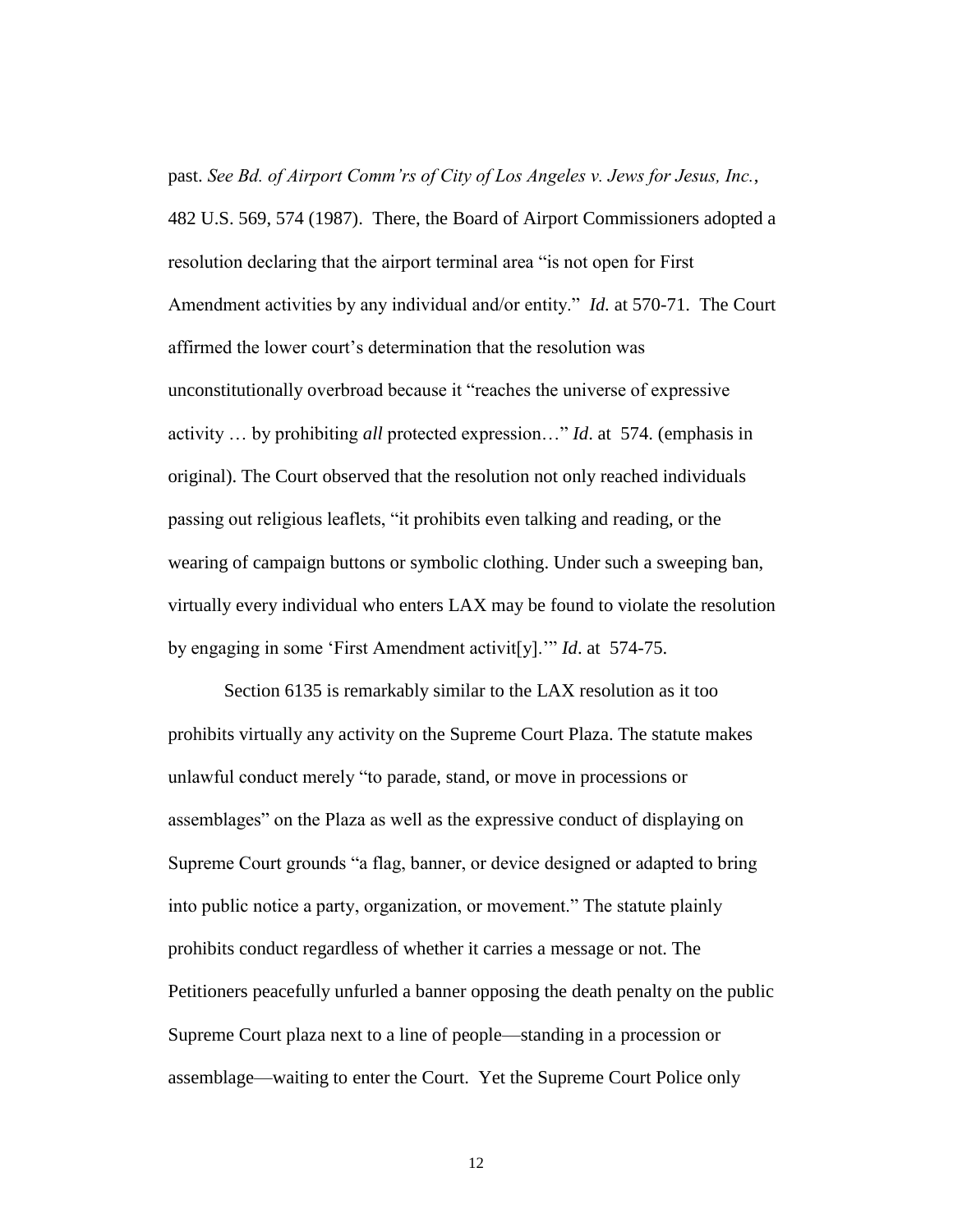arrested the Petitioners, failing to enforce the statute against all of the other "violators" on the grounds that day. Thus, the statute encourages arbitrary and discriminatory enforcement of those who exercise their First Amendment rights, and should be held void. *See Colautti v. Franklin*, 439 U.S. 379, 390-91 (1979), citing *Papachristou v. City of Jacksonville*, 405 U.S. 156, 167, 92 S.Ct. 839, 31 L.Ed.2d 110 (1972) (vagrancy ordinance offering no standards governing the exercise of the discretion impermissibly permitted and encouraged an arbitrary and discriminatory enforcement of the law so those convicted may be punished for no more than vindicating affronts to police authority). Furthermore, the ban on speech on the Plaza is not absolute. Select speakers are permitted access to express their First Amendment rights by way of holding press conferences that are called "press availabilities" by the Supreme Court's Public Information office. *Bonowitz v. United States*, 741 A.2d 18, 22 (D.C. 1999). This discrepancy illustrates the arbitrary manner in which Court administrators enforce the statute, by permitting speech they deem acceptable to be voiced on the Plaza but excluding other types of speech they view with disfavor.

The statute proscribes core First Amendment rights at a public place where people gather, congregate and where a person of common intelligence would almost certainly assume those rights exist. *Grayned v. City of Rockford*, 408 U.S. 104, 92 S.Ct. 2294, 33 L.Ed.2d 222 (1972) (access to the streets, sidewalks, parks, and other similar public places for the purpose of exercising First Amendment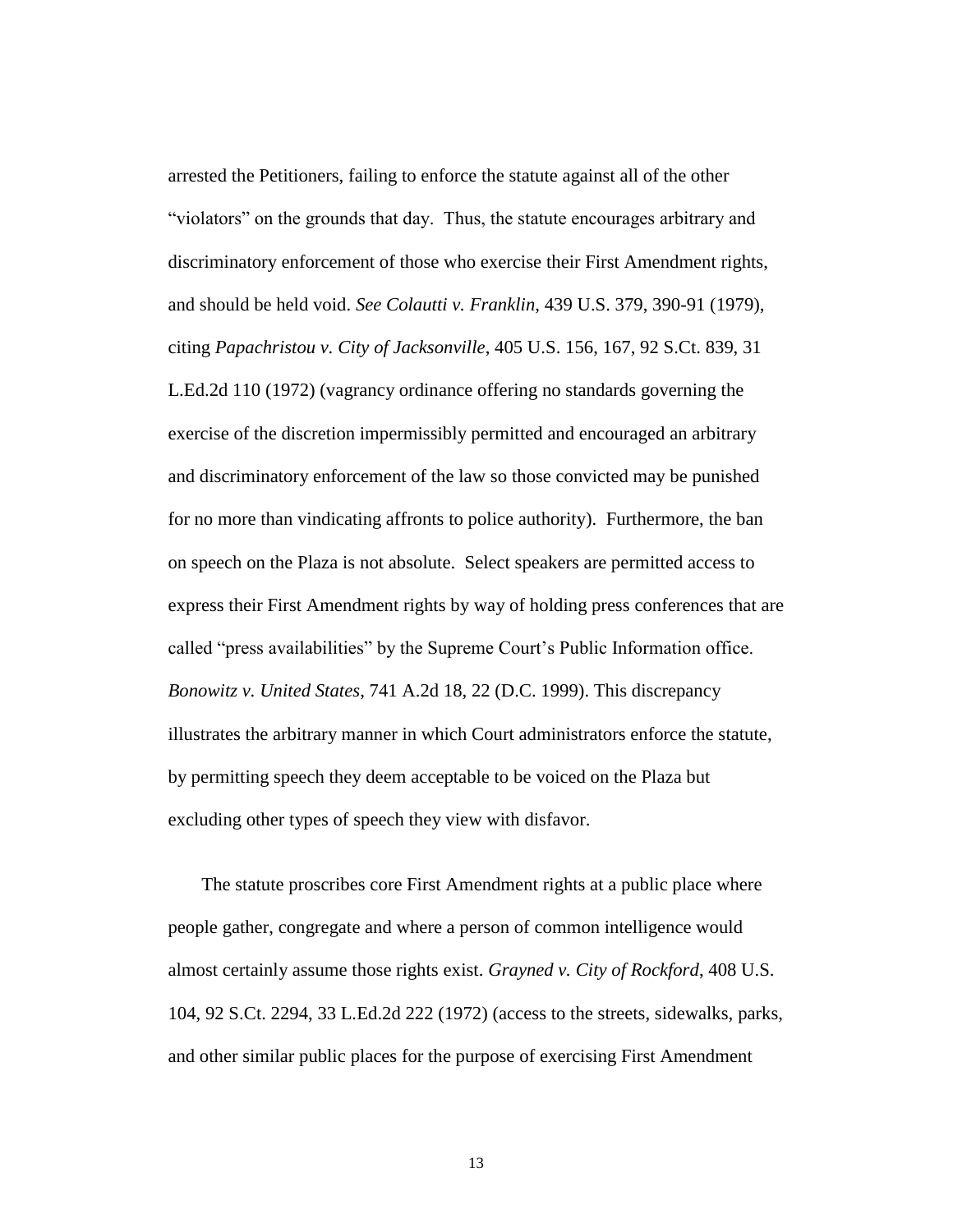rights cannot constitutionally be denied broadly). The late Justice Thurgood

Marshall endorsed this view in *Grace* when he wrote,

―Visitors to this Court do not lose their First Amendment rights at the edge of the sidewalks any more than "students or teachers shed their constitutional rights to freedom of speech or expression at the schoolhouse gate." Tinker v. Des Moines Independent Community School District, [393 U.S. 503, 506](http://caselaw.lp.findlaw.com/cgi-bin/getcase.pl?navby=case&court=us&vol=393&invol=503#506) (1969). Since the continuing existence of the statute will inevitably have a chilling effect on freedom of expression, there is no virtue in deciding its constitutionality on a piecemeal basis. I see no reason why the premises of this Court should be exempt from this basic principle. It would be ironic indeed if an exception to the Constitution were to be recognized for the very institution that has the chief responsibility for protecting constitutional rights. I would apply to the premises of this Court the same principle that this Court has applied to other public places. Viewed in this light, 40 U.S.C. [6135] is plainly unconstitutional on its face. The statute is not a reasonable regulation of time, place, and manner, for it applies at all times, covers the entire premises, and, as interpreted by the Court, proscribes even the handing out of a leaflet and, presumably, the wearing of a campaign button as well. First Amendment freedoms "are delicate and vulnerable," and "[t]he threat of sanctions may deter their exercise almost as potently as the actual application of sanctions." I would not leave visitors to this Court subject to the continuing threat of imprisonment if they dare to exercise their First Amendment rights once inside the sidewalks."

*Grace*, 461 U.S. at 185 (Marshall, J., concurring and dissenting in part). Petitioner's conduct is precisely the type of conduct that Justice Marshall envisioned must be protected.

 The First Amendment explicitly forbids Congress from abridging a citizen's right to free speech, peaceable assembly, and to petition the government. U.S.

Const., Am. I. The Petitioners were peaceably demonstrating on the Supreme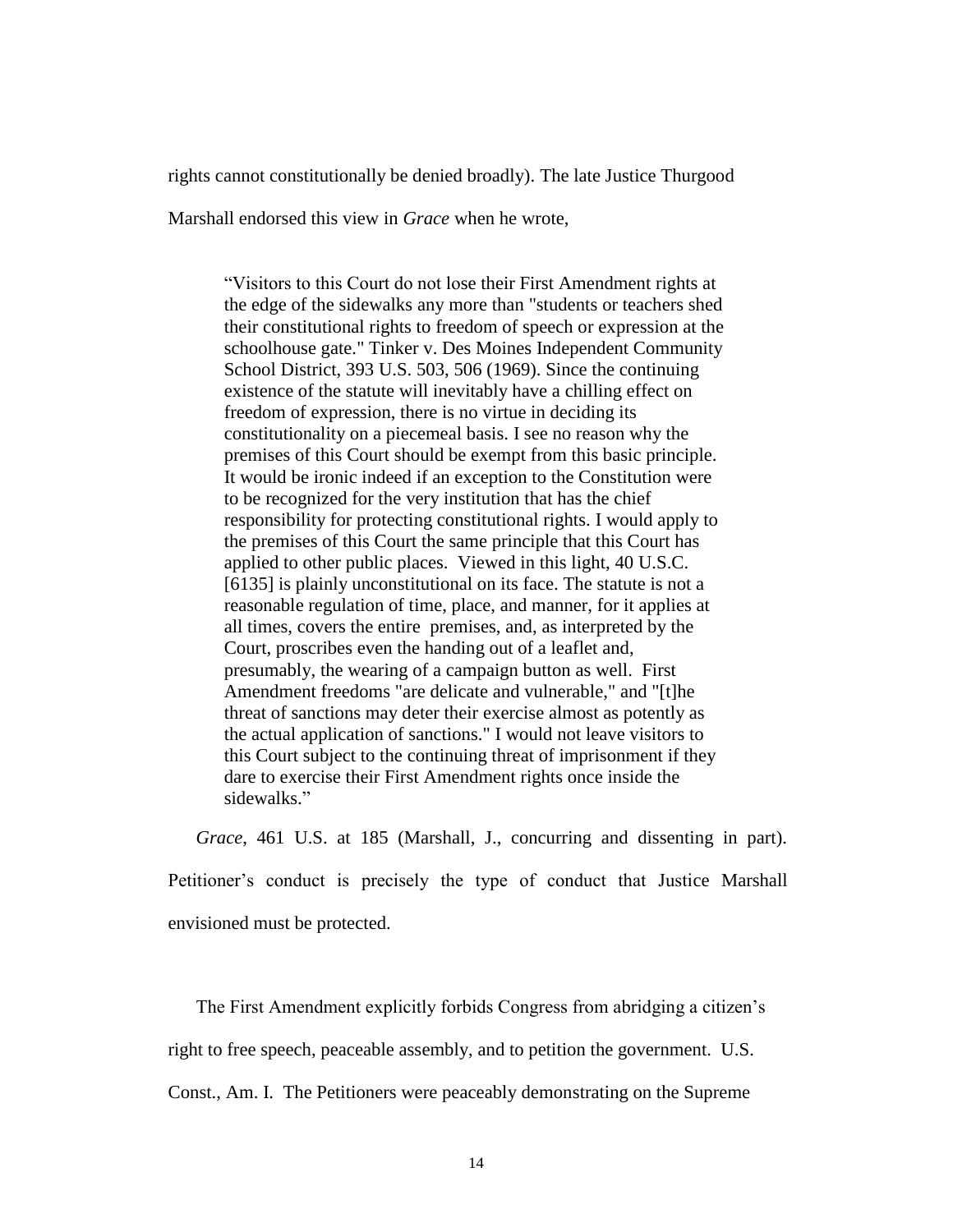Court Plaza, petitioning a branch of government to "Stop the Executions."

Because the Petitioners were attempting to exercise their "most precious" right to petition a branch of government for redress, they were not required under the primacy of the First Amendment to comply with the officers warning to desist from violating the facially unconstitutional statute. *BE & K Constr. Co. v. NLRB*, 536 U.S. 516, 524-25 (2002) (internal quotations and citations omitted). The First Amendment reflects our "profound national commitment to the principle that debate on public issues should be uninhibited, robust, and wide-open." *New York Times Co. v. Sullivan*, 376 U.S. 254, 270 (1964). A citizen's right to speak on matters of public concern "is more than self-expression; it is the essence of self-government." *Dun & Bradstreet, Inc. v. Greenmoss Builders, Inc.*, 472 U.S. 749, 759 (1985) (citation omitted). "[S]peech on public issues occupies the highest rung of the hierarchy of First Amendment values." *Id.* (citation and internal quotation marks omitted).

This Court recently affirmed the First Amendment rights of an extremist religious sect to, in Justice Alito's words, launch a "vicious verbal assault" on family members' mourning at the funeral of their son who was killed in Iraq. *Snyder v. Phelps*, 562 U.S. \_\_\_\_ (2011), 1 (J. Alito, Dissent). The Court majority upheld their right to carry signs proclaiming "Thank God for Dead Soldiers" by explaining that the group "conducted its picketing peacefully on matters of public concern at a pubic place adjacent to a public street. Such space occupies a ‗special position in terms of First Amendment protection.'‖ *Snyder*, 562 U.S. \_\_\_\_. quoting *United States v. Grace*, 461 U.S. 171, 180 (1983). The First

15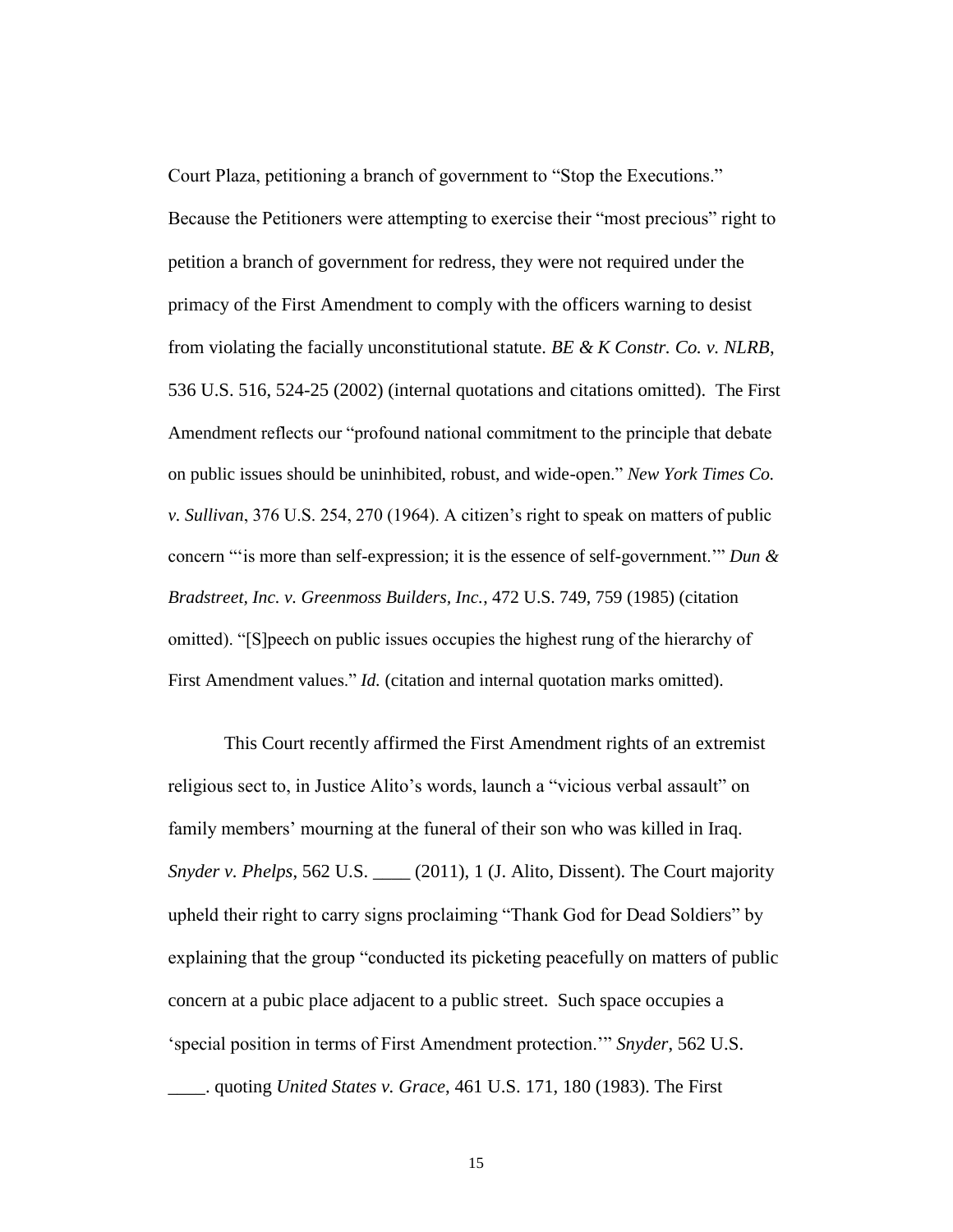Amendment rights of the Petitioners, who merely unfurled a banner opposing the death penalty in a public area, deserve no less protection. Whether the Supreme Court Plaza will stand as a "First Amendment Free Zone" is an important question that deserves review by this Court, at a unique time in world history where the rights of peaceful protesters to challenge government actions from Egypt to Tunisia to Libya, to our own United States, is much debated.

It is well recognized that "time, place, and manner" restrictions may be imposed on public space. *Clark v. Community for Non-Violence*, 468 U.S. 288, 293 (1984). But as the District Court in *Grace v. Burger* pointed out, the statute

… prohibits all expressive conduct in the Supreme Court building and on the Supreme Court grounds. The statutory prohibition applies whether or not the message conveyed concerning any matter pending before the Court; public expression is also banned no matter what effect is intended or produced by the message. The statute applies whether or not the Court is in session … we are not concerned with a narrow regulation that governs the time, place and manner of expression, or solely protects the efficient functioning of the physical structure. The statute, as construed, flatly prohibits all expressive conduct.

*Grace*, 665 F.2d at 1202

A governmental interest exists to preserve the dignity and decorum of the Supreme Court but that concern alone is insufficient to justify the blanket prohibition of all expression contained in section 6135. *Grace*, 665 F.2d at 1204. But the Court's concern with dignity and decorum is not unconditional; if Court administrators do not consider raucous and expressive press conferences on the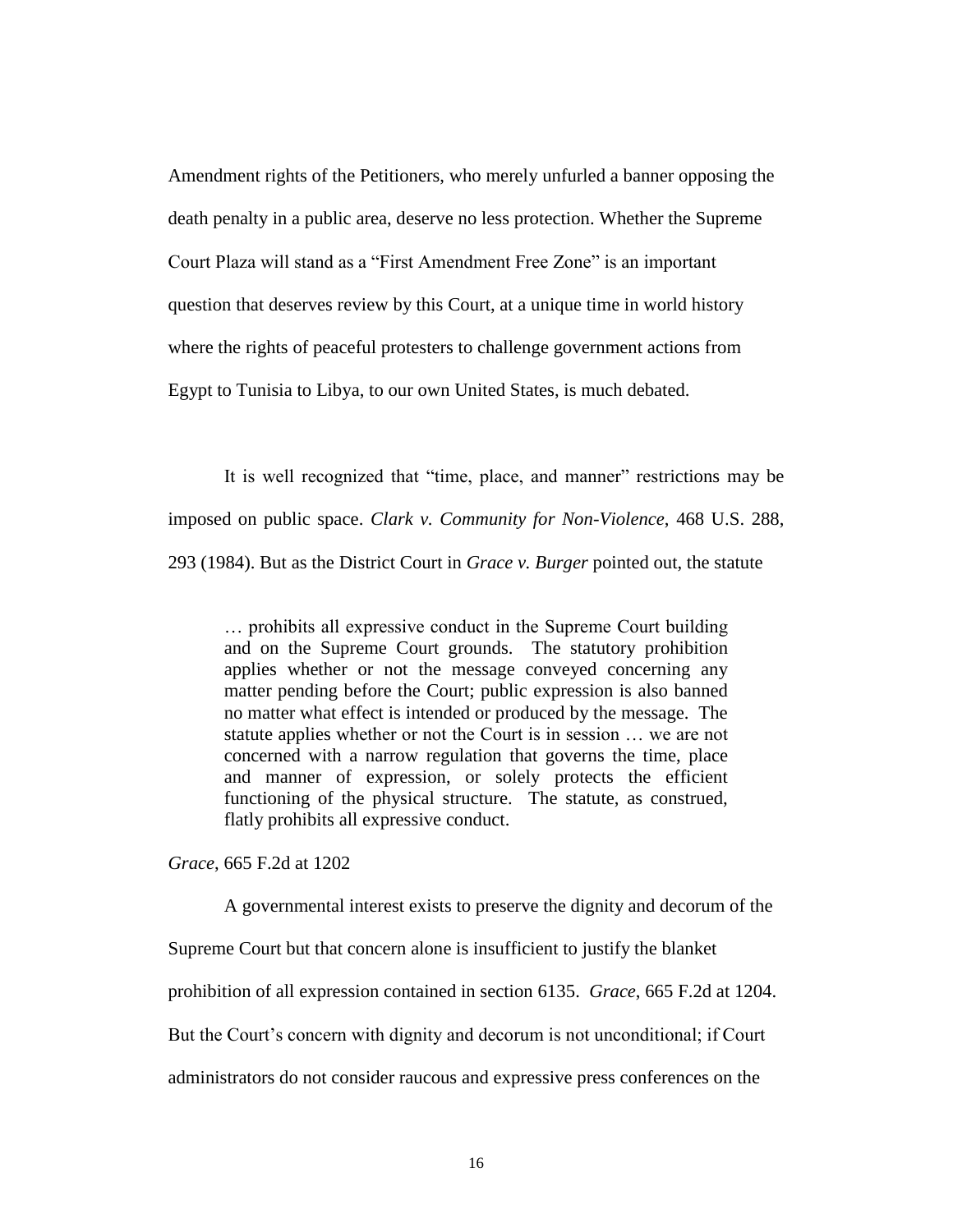Plaza offensive to the Court's civility or decorum or sense of being removed from the public pressures of litigants, the same must be said for peaceful protestors on the Plaza. *Bonowitz*, 741 A2d. at 22.

A similar government interest exists to insure that the public does not conclude that a court's decision was the product of intimidation from rowdy demonstrations on the Supreme Court Plaza. But the broad language of section 6135 is not limited to expressions that may improperly influence the Court; it prohibits all conduct regardless of its content, and regardless of the likelihood that the Justices will see or hear the demonstration, let alone be influenced by it. Moreover, such a blanket ban on peaceful free speech in the plaza implies that the Court requires special protection from protestors because it is somehow uniquely vulnerable to public pressure. Propagating such a perception could invite protestors to take their message to the private homes of the Justices, or to the public places where the Justices may frequent in order to get their message to their intended audience.

An existing statute currently protects the Court, and other courts, from legitimate concerns of threats and intimidation to its functioning as a Court. Section 1507 of Title 18 of the U.S.C. reads:

Whoever, with the intent of interfering with, obstructing, or impeding the administration of justice, or with the intent of influencing any judge, juror, witness, or court officer, in the discharge of his duty, pickets or parades in or near a building housing a court of the United States, or in or near a building or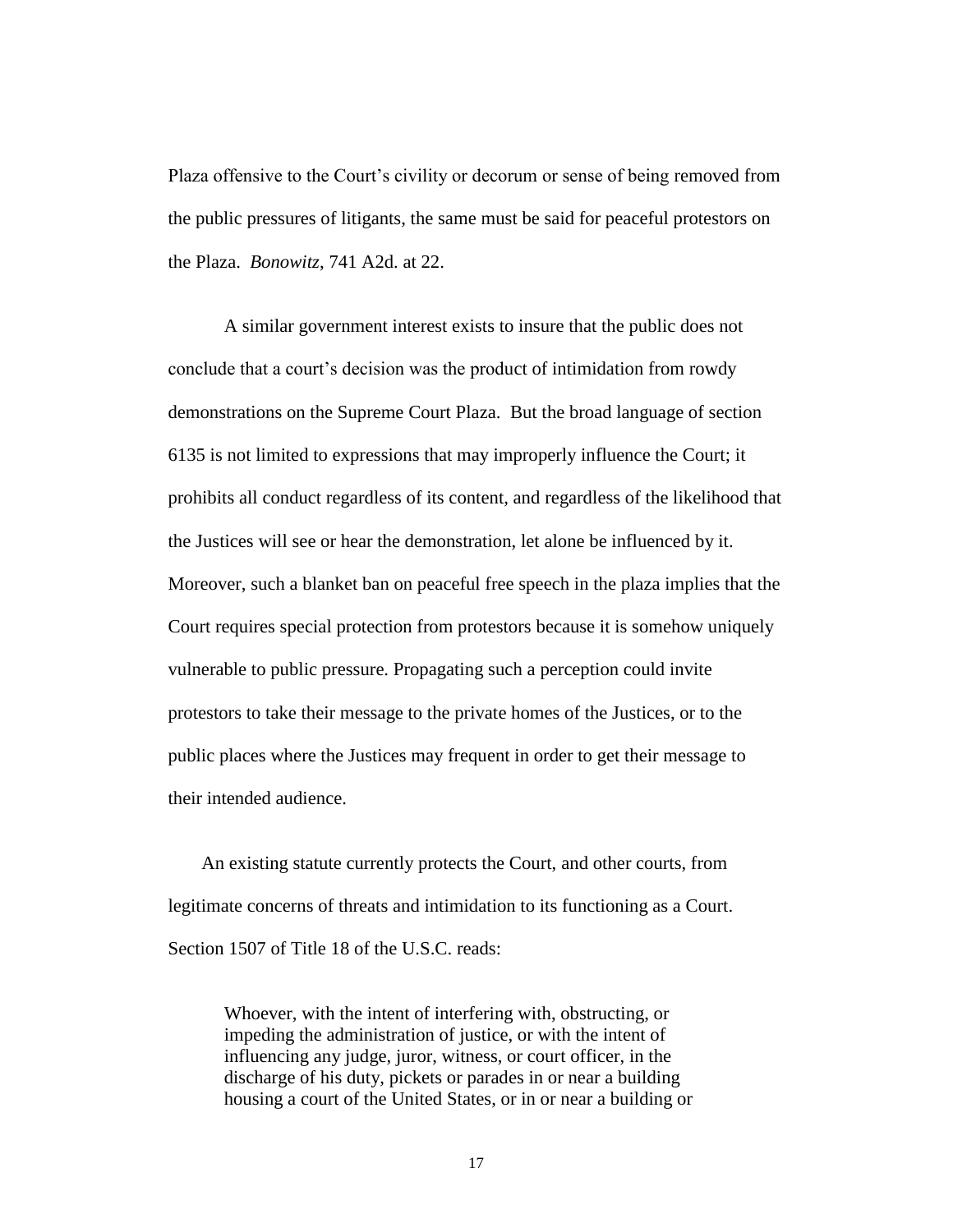residence occupied or used by such judge, juror, witness, or court officer, or with such intent uses any sound-truck or similar device or resorts to any other demonstration in or near any such building or residence, shall be fined under this title or imprisoned not more than one year, or both. Nothing in this section shall interfere with or prevent the exercise by any court of the United States of its power to punish for contempt.

A legitimate requirement exists to insure the free egress and ingress to the Supreme Court building through the Plaza. Section 6135 fails to meet that goal, and egress and ingress was not an issue in the case at bar. It appears that the statute was enforced here solely to assure the Court's "dignity." See Grace, 665 F.2d at 1203 n.17. But these legislative goals are not so great that all First Amendment rights on the Plaza must "give way to other compelling needs of society.‖ *Broadrick v. Oklahoma,* 413 U.S. 601, 612-615, 93 S.Ct. 2908, 37 L.Ed.2d 830 (1973).

Even if the Court determines that section 6135 contains some legitimate purpose, it cannot be denied that the statute's overbreadth is "real" and punishes a ―substantial‖ amount of protected free speech. *Id*. at 615. In such a circumstance, this Court has instructed that "all enforcement of the statute" is invalid ""until and unless a limiting construction or partial invalidation so narrows it as to remove the seeming threat or deterrence to constitutionally protected expression." *Virginia v. Hicks*, 539 U.S. 113, 119-20, 123 S.Ct. 2191, 156 L.Ed. 148 (2003) (internal cites omitted), quoting *Broadrick,* 413 U.S. at 613. Whether section 6135's absolute ban on all protected speech in the Plaza except for individuals selected by the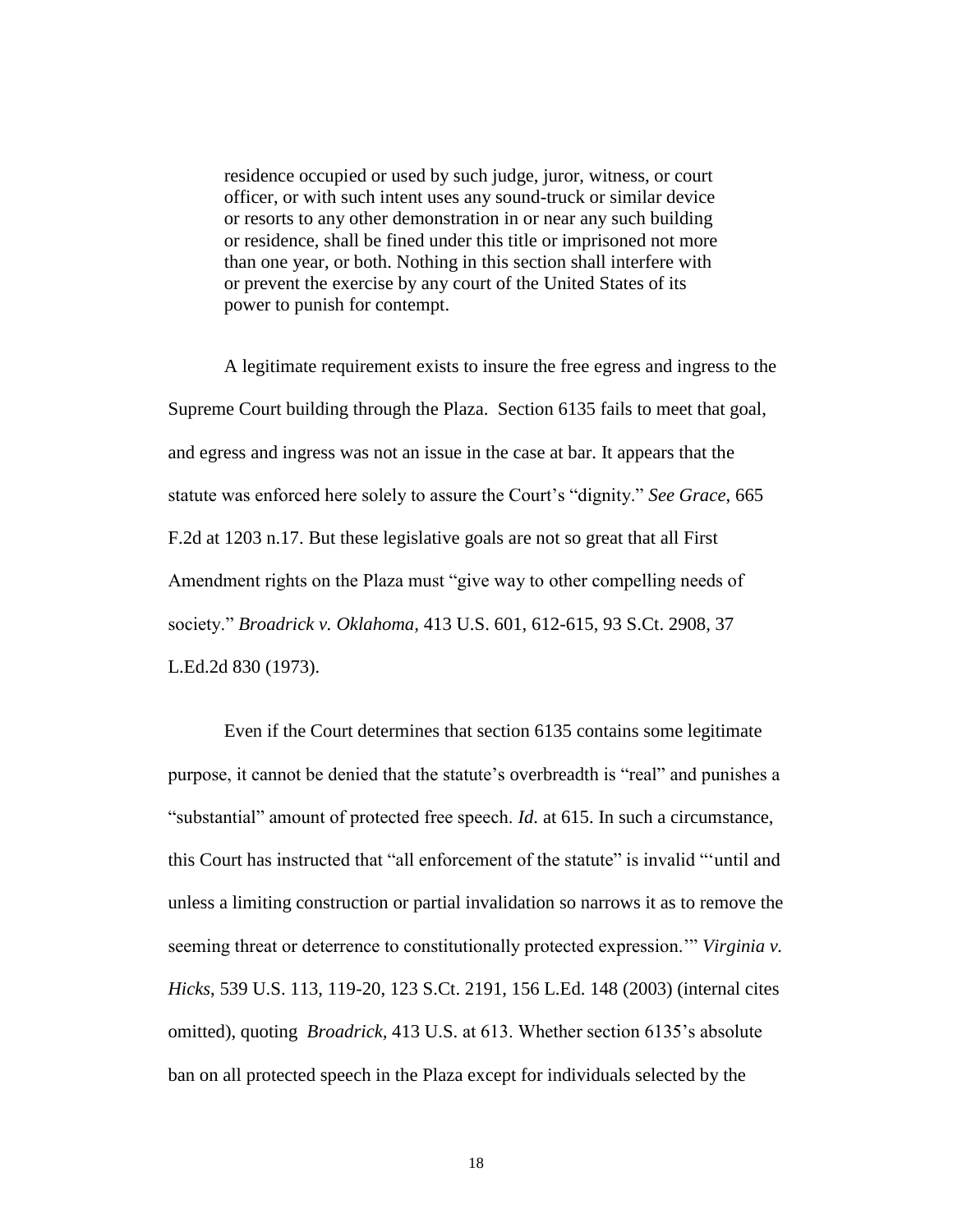Supreme Court's Information Office to hold press conferences on the Plaza is

valid is an important Constitutional question deserving of this Court's attention.

### **B. The Supreme Court Police Have an Affirmative Obligation to Inform Demonstrators Where Protesting is Lawful just a few Yards away on the sidewalk**

If this Court would not find 40 U.S.C. § 6135 to be unconstitutional on its face, the Petitioners' convictions nonetheless infringed their due process and First Amendment rights. The statute here proscribes core First Amendment rights at a public place where people gather, congregate and where a person of common intelligence would almost certainly assume those rights exist. "As a matter of due process, a criminal statute that fails to give a person of ordinary intelligence fair notice that his contemplated conduct is forbidden by the statute, or is so indefinite that it encourages arbitrary and erratic arrests and convictions, is void for vagueness.‖ *Colautti*, 439 U.S. at 390 (internal quotations and citations omitted). That is "especially true" where the statute prohibits "the exercise of constitutionally protected rights.‖ *Id*. at 391.

Because the extraordinarily broad language of 40 U.S.C. § 6135 plainly clashes with the First Amendment, and because it is so rigidly enforced by the Supreme Court Police when it arrested the Petitioners and not nearby by-standers, Due Process required notice of an alternative be given to the Petitioners.

The simple publishing of 40 U.S.C. § 6135 in the law books, with no signage or postings at the Plaza, or no barricades or police lines, does not provide fair notice – the average person should assume the law is void and does not prohibit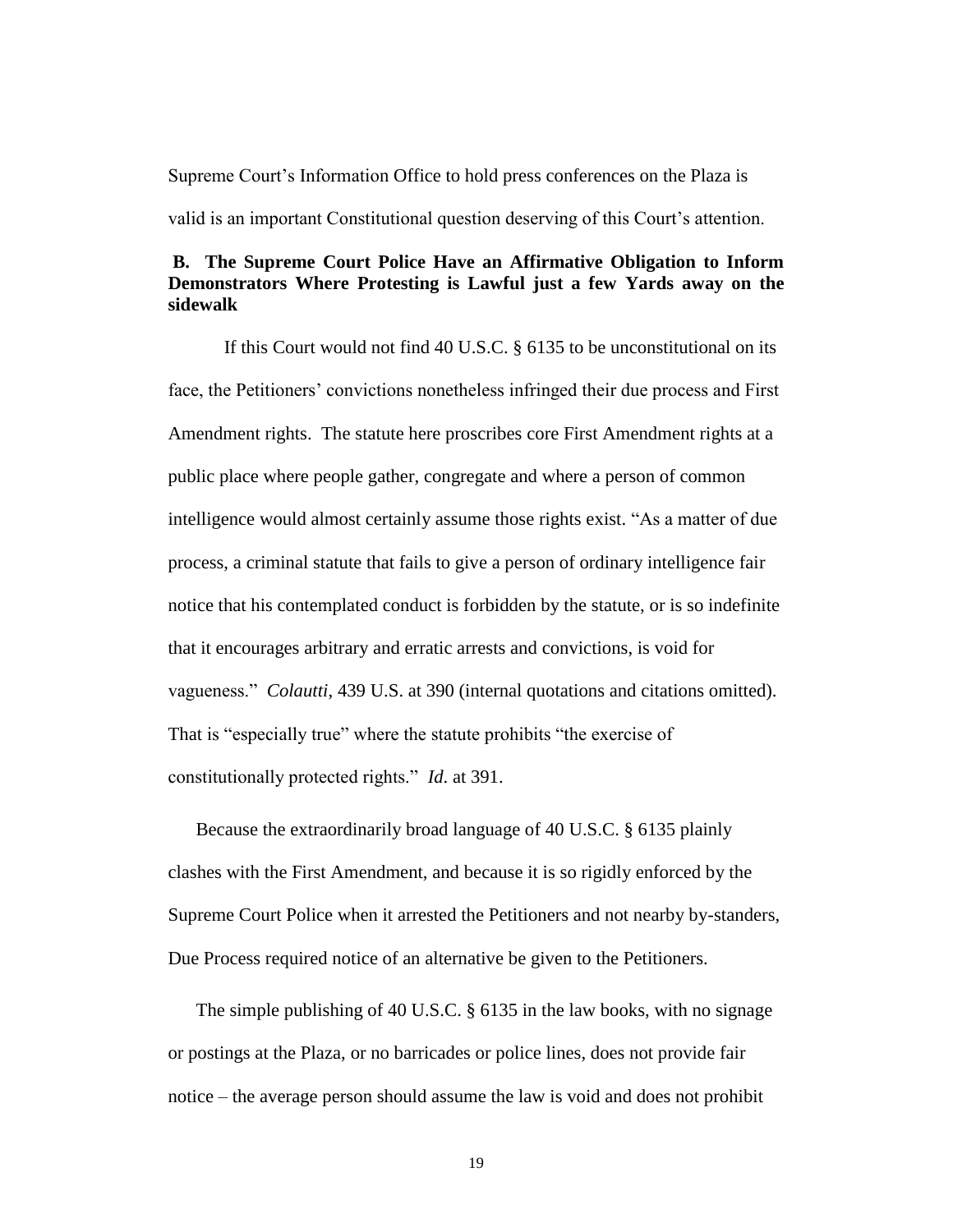non-violent First Amendment expressive activity at the Supreme Court Plaza. This is especially true because, assuming the Petitioners knew of and understood the statute, they would have also understood that everyone else in line who like them, freely left the public sidewalk and walked up a few steps and walked freely onto the public plaza without avoiding or evading any police, or crossing any barriers, gates or checkpoints, was violating the same law by standing or moving in a procession waiting to enter the Court. 40 U.S.C. § 6135, then, fails to provide fair notice to the average person that the conduct is validly forbidden, and invites arbitrary enforcement. *See Colautti*, 439 U.S. at 390-91; *Papachristou*, 405 U.S. at 167. For both reasons, the Petitioners convictions violated due process and infringed their First Amendment rights. *Id*. This court should vacate their convictions.

In affirming Petitioner's convictions under 40 U.S.C. § 6135, the District of Columbia Court of Appeals failed to substantively address the Petitioners' argument that the Supreme Court Police violated their First Amendment rights by arresting them for unfurling a banner on the Supreme Court Plaza without informing them that they could legally demonstrate on the sidewalk just a few yards away, in front of the Supreme Court. Essentially, the court of appeals held that because it had previously affirmed convictions of persons who had not received affirmative notification of nearby alternate means before arrest at the Supreme Court, and it does not require such notifications in other circumstances, it would uphold these convictions. In so doing, the court of appeals ignored the

20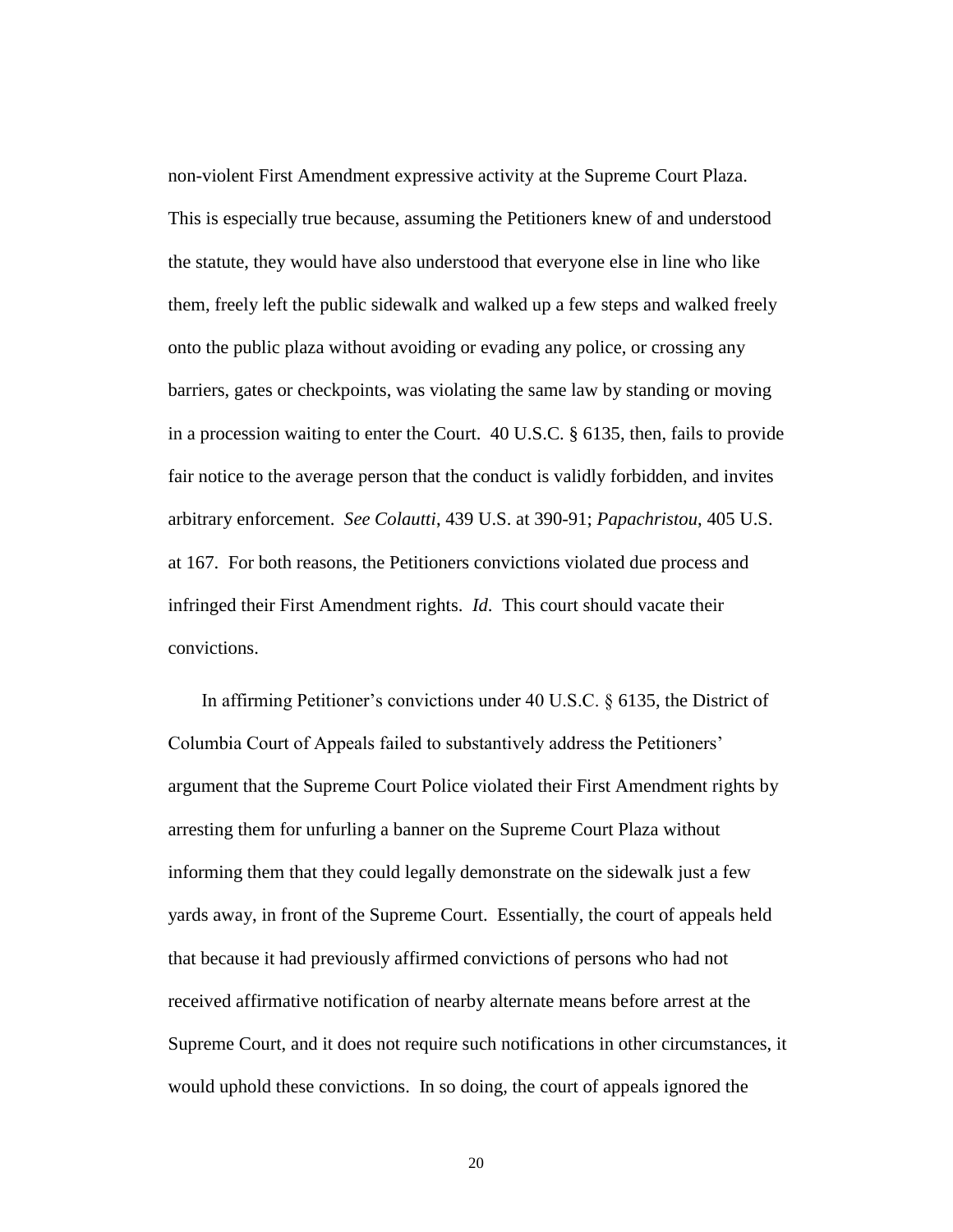compelling circumstances of the demonstrations—where the Petitioners were arrested in a public area, under a criminal statute prohibiting conduct protected by the plain language of the First Amendment—and the important question of whether Due Process requires special notification in such circumstances. That question deserves review in this Court.

Further, unless or until this Court holds 40 U.S.C. § 6135 unconstitutional on its face, this Court should require the Supreme Court Police to inform individuals in technical violation of the statute that they may lawfully exercise their First Amendment rights on the sidewalk in front of the Supreme Court in order to enforce it. This due process requirement flows from the law's absolute prohibition of First Amendment activity. Where a criminal law threatens a Constitutional right, the due process demand of fair notice is most important.

There are at least three reasons why Supreme Court Police should direct protestors on the Plaza to a nearby lawful location on the sidewalk. First, the burden would be minimal: they need only tell demonstrators to move a few yards away and demonstrate on the adjacent public sidewalk. Had the police done the decent thing and alerted Petitioners that they could exercise precious rights by merely moving a few yards away to the sidewalk abutting the Supreme Court's grounds, they would have then had fair notice that they could exercise their First Amendment rights in a meaningful way—that is, still directed at and visibly associated with the Supreme Court—and a subsequent arrest if they continued to demonstrate in the Plaza area would be arguably valid.

21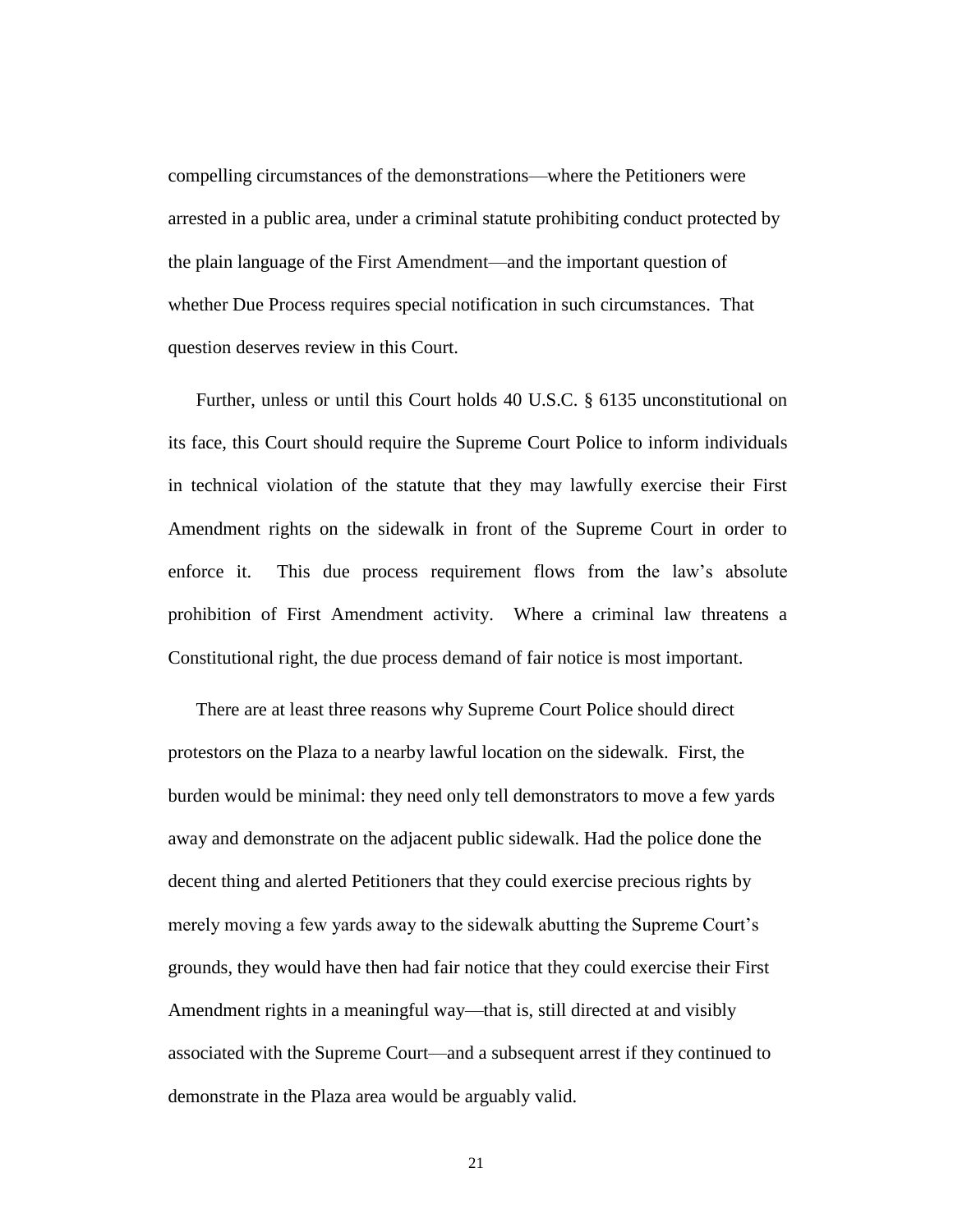Second, this Court has previously created safeguards to protect Constitutional rights. *See, e.g., Iowa v. Tovar*, 541 U.S. 77 (2004) (describing what the  $6<sup>th</sup>$ Amendment requires a trial court to tell defendant before it can accept waiver of counsel); *Boykin v. Ala.*, 395 U.S. 238 (1969) (requiring that the record reflect knowing and voluntary guilty plea on due process grounds); *Miranda v. Ariz.*, 384 U.S. 436 (1966) (requiring police to provide warnings to protect Fifth Amendment rights). Here, Due Process commands the Supreme Court Police to alert individuals that the sidewalk in front of the Supreme Court is an available alternate means for them to exercise their First Amendment rights, prior to initiating warnings and arrests.

Review of relevant cases reveal that the police routinely did tell protesters where they could go to lawfully protest. The problem is that such police advice was inconsistently given, resulting in situations, such as the one Petitioners' found themseves in, where some protestors receive significantly less notice than given to other protesters. In *Grace*, a Court police officer approached Grace and informed her that she would have to go across the street if she wished to display the sign**;** she left the Plaza and went to the sidewalk. 461 U.S. at 174. The police in *Potts v. United States*, 919 A.2d 1127 (D.C. 2007) repeatedly asked a group of people protesting the mistreatment of prisoners at the Abu Ghraib and the Guantanamo Bay prisons to return to the sidewalk before they arrested them; *Pearson v. U.S.*, 581 A.2d 347 (D.C. 1990), the police set up barricades in front of the Plaza, clearly demarking for anti-abortion demonstrators where lawful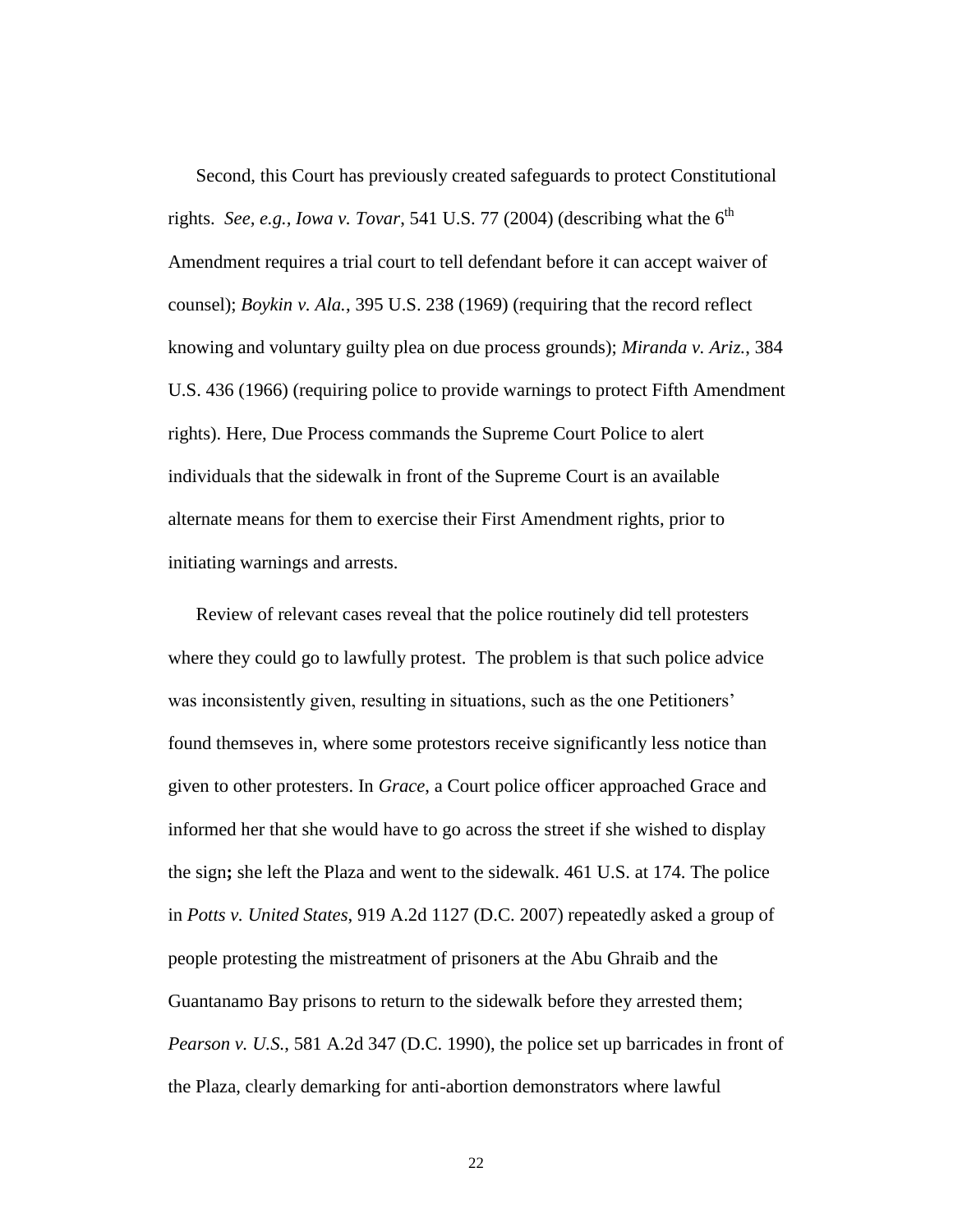demonstrations could take place; *United States v. Wall*, 521 A.2d 1140 (D.C. 1987), the police told anti-abortion protestors they would be arrested if they did not return to the sidewalk. In *Bonowitz* the Police read from a card with the language of the statute on it. In all these cases, common sense directed the Supreme Court Police to point out lawful areas where protests could occur; unfortunately for the First Amendment rights of Petitioners, such judgement and warnings are not uniform among the police.

Finally, the Supreme Court stands as a special and unique institution in American life. It stands as the symbolic and substantive guarantor of this country's right to free expression enshrined in the First Amendment to the Constitution, defending a breath of rights unique to the world. The conduct of the Supreme Court police officers empowered to protect the Court is far more consequential than the acts of any other U.S. law enforcement agency. Unlike any other court in the country, thousands of people venture to the Supreme Court to visit, to witness oral argument, or voice their opinion and demonstrate their beliefs. That they could be deterred from that right, or arrested for expressing that right, merely because the police failed to tell them that the sidewalk was an acceptable venue besmirches the very principle of free expression. A requirement that the Supreme Court police advise demonstrators where their First Amendent rights may lawfully be expressed would not burden police officers, and would place less of a burden on them than arrest and prosecution- because it is only the Supreme Court that holds such importance in American life.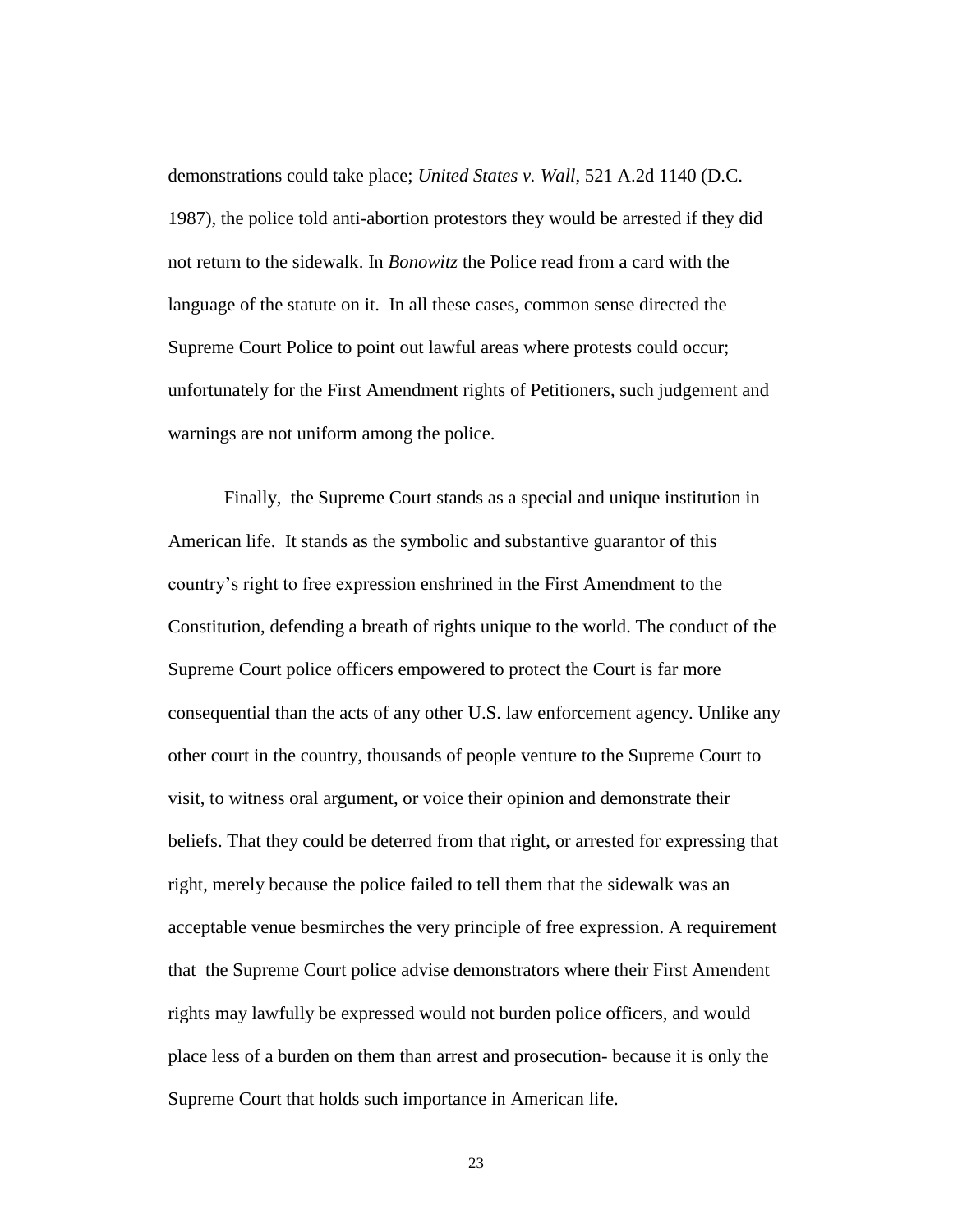### **CONCLUSION**

The Petitioners' convictions for unfurling a banner on the public plaza at the United States Supreme Court violated their Due Process and First Amendment rights. For the foregoing reasons and any others that may appear to this Court, Petitioners respectfully request that the Court grant this petition for a writ of certiorari.

> Mark L. Goldstone, Esq. D.C. Bar No. 394135 9419 Spruce Tree Circle Bethesda, MD 20814 (301) 530-6612 (*Appointed by the Court)*

 *Attorney for Petitioners*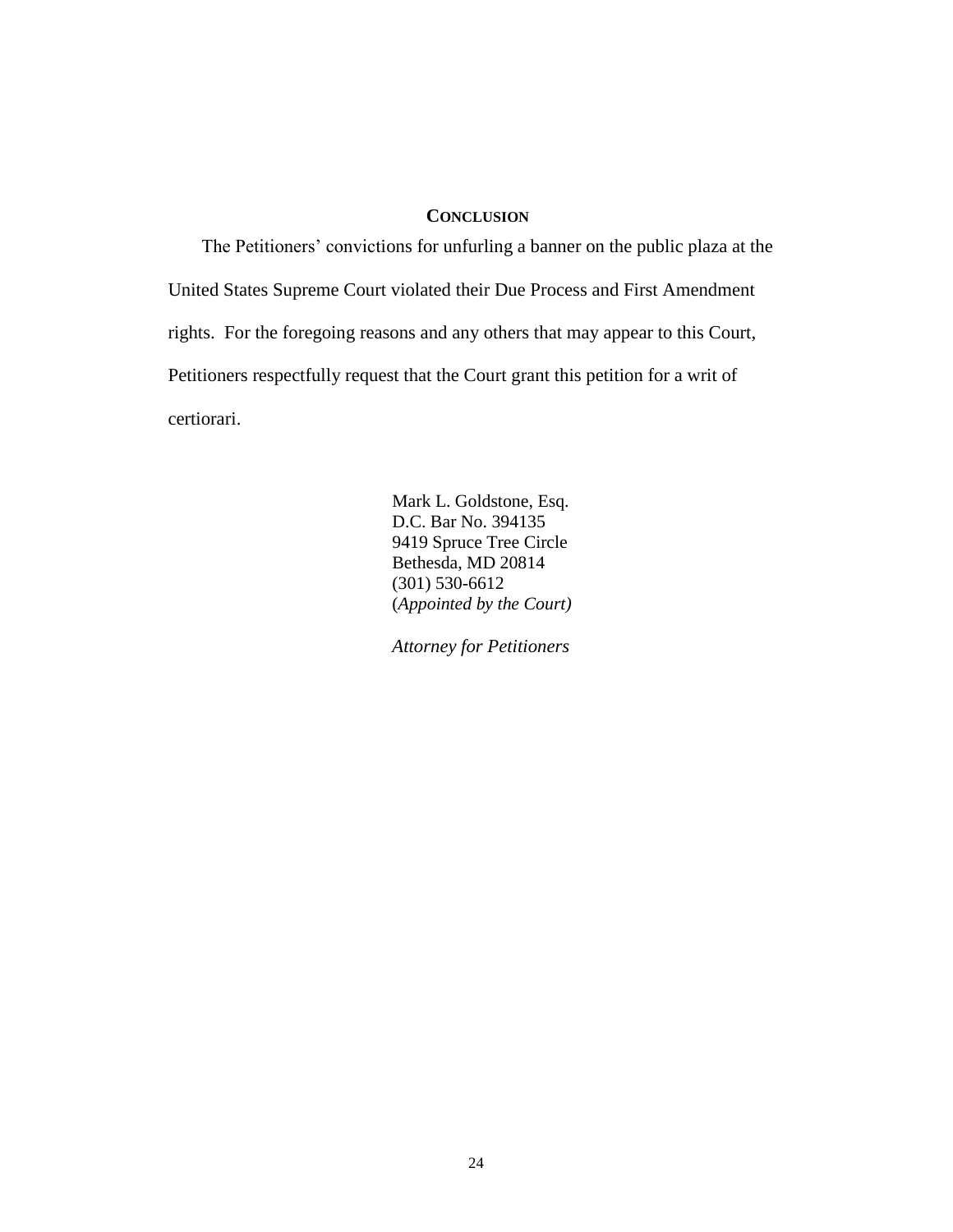# **APPENDIX A**

## **Table of Contents**

| Opinion and Judgment of the District of Columbia |  |
|--------------------------------------------------|--|
|                                                  |  |